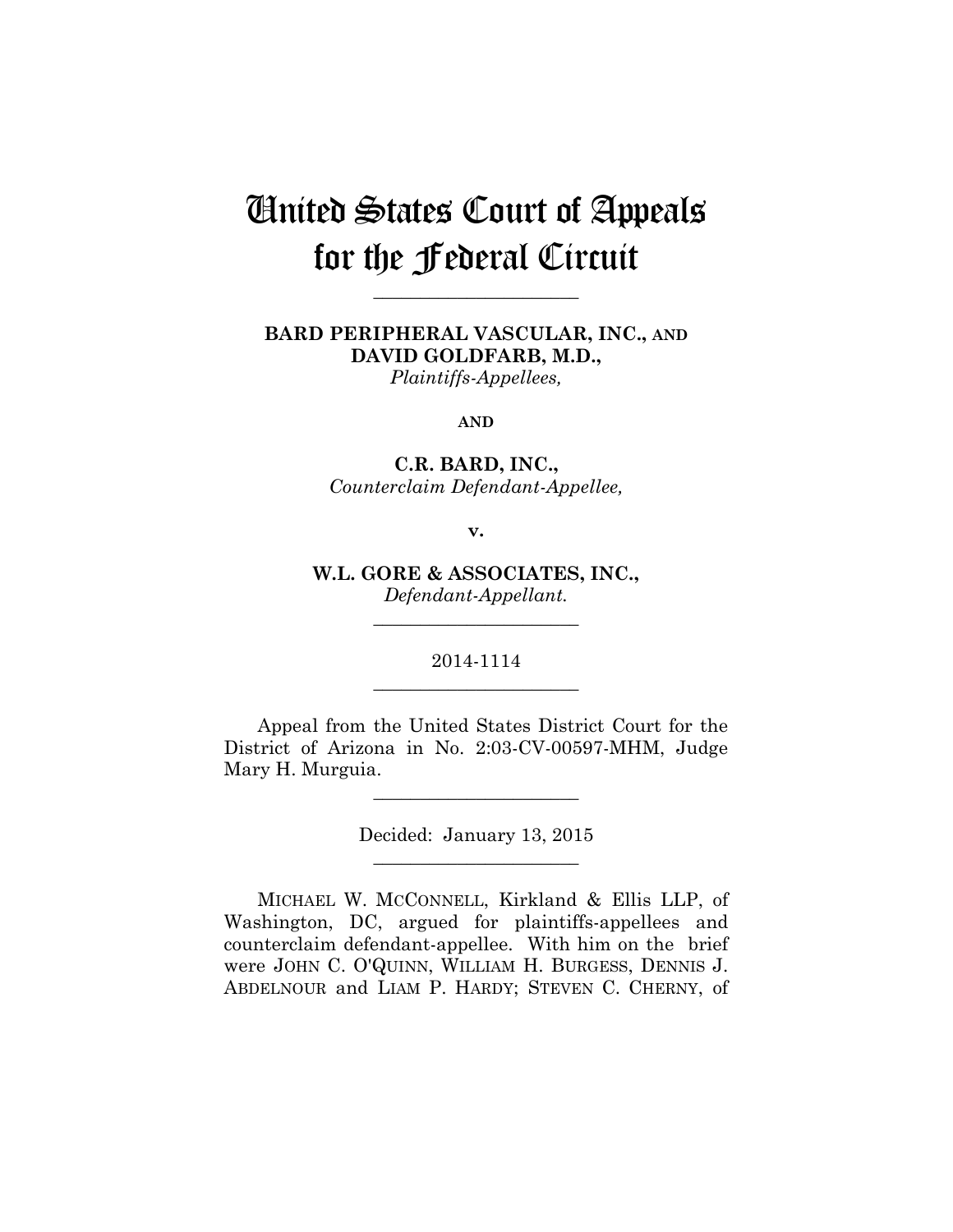New York, New York; and JOHN L. STRAND, Wolf, Greenfield & Sacks, P.C., of Boston, Massachusetts.

JAMES W. PORADEK, Faegre Baker Daniels LLP, of Minneapolis, Minnesota, argued for defendant-appellant. With him on the brief were TIMOTHY E. GRIMSRUD; JARED B. BRIANT and LESLIE B. PRILL, of Denver, Colorado; and MICHAEL E. FLOREY and DEANNA REICHEL, Fish & Richardson P.C., of Minneapolis, Minnesota.

Before PROST, *Chief Judge,* NEWMAN and HUGHES, *Circuit Judges.*

**\_\_\_\_\_\_\_\_\_\_\_\_\_\_\_\_\_\_\_\_\_\_** 

Opinion for the court filed by *Chief Judge* PROST.

Concurring opinion filed by *Circuit Judge* HUGHES.

Dissenting opinion filed by *Circuit Judge* NEWMAN.

#### PROST, *Chief Judge*.

W.L. Gore & Associates, Inc. ("Gore") appeals from the judgment of the United States District Court for the District of Arizona of willfulness in the infringement of U.S. Patent No. 6,436,135 ("135 patent"). For the reasons stated below, we affirm.

I

This dispute began with the filing of the 1974 patent application from which the '135 patent eventually issued—twenty-eight years later. The technology and patent claims that have been at issue are thoroughly discussed in this court's previous decisions involving the '135 patent and underlying application. *See Bard Peripheral Vascular, Inc. v. W.L. Gore & Assocs., Inc.*, 670 F.3d 1171 (Fed. Cir. 2012) ("*Bard I*"); *Cooper v. Goldfarb*, 240 F.3d 1378 (Fed. Cir. 2001) ("*Cooper II*"); *Cooper v. Goldfarb*, 154 F.3d 1321 (Fed. Cir. 1998) ("*Cooper I*").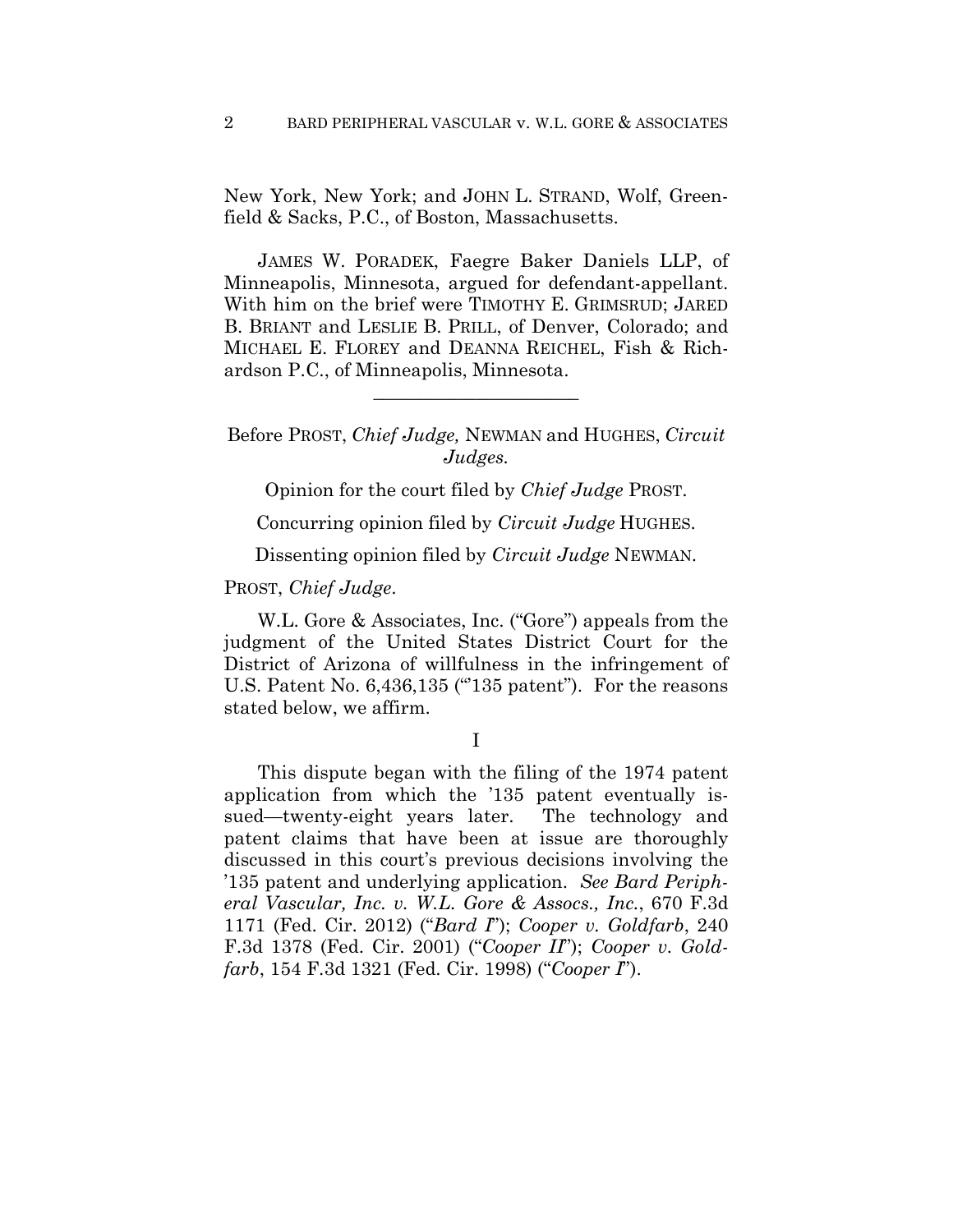Briefly, the '135 patent relates to prosthetic vascular grafts made of highly-expanded polytetrafluoroethylene ("ePTFE"). The ePTFE material is made of solid nodes of PTFE connected by thin PTFE fibrils. It is sold by Gore under the brand name "Gore-Tex." The patent generally covers a vascular graft formed by ePFTE that is thus homogeneously porous—a structure that allows uniform cell regrowth to establish a firm integration of the graft into the body. The different claims of the patent are directed to grafts made of ePTFE with varying internodal distances, which are also called fibril lengths.

In 2003, Bard Peripheral Vascular, Inc. ("BPV") and Dr. David Goldfarb filed suit against Gore for infringement of the '135 patent. A jury found the '135 patent valid and that Gore willfully infringed, and, in December 2010, the district court denied Gore's motions for judgment as a matter of law ("JMOL") reversing the verdict. Gore appealed, and, in February 2012, the panel affirmed. *Bard I*, 670 F.3d at 1193. The en banc court denied review but granted rehearing "for the limited purpose of authorizing the panel to revise the portion of its opinion addressing willfulness." *Bard Peripheral Vascular, Inc. v. W.L. Gore & Assocs., Inc.*, 476 F. App'x 747 (Fed. Cir. June 14, 2012) (en banc). The panel accordingly vacated the parts of its opinion discussing willfulness and allowing enhanced damages and attorneys' fees. *Bard Peripheral Vascular, Inc. v. W.L. Gore & Assocs., Inc.*, 682 F.3d 1003, 1005 (Fed. Cir. 2012) ("*Bard II*"). It held that as to the threshold determination of willfulness, "the objective determination of recklessness, even though predicated on underlying mixed questions of law and fact, is best decided by the judge as a question of law subject to *de novo* review." *Id.* at 1007. The panel remanded "so that the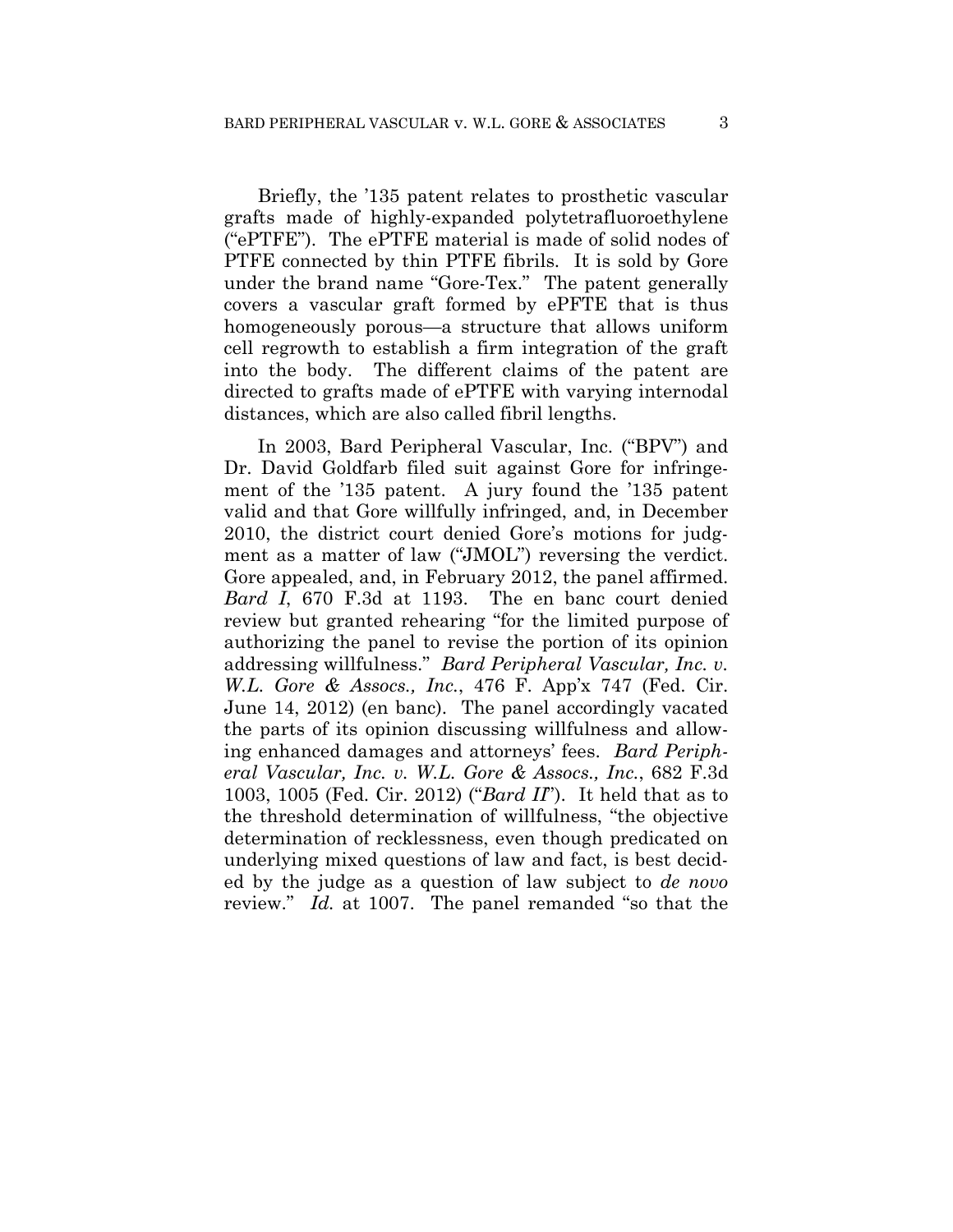trial court may apply the correct standard to the question of willfulness in the first instance." *Id.* at 1008.1

On remand, the district court again found that, in view of *Bard II*, it was "clear to this Court, just as it was to the jury, that Defendant, as a 'reasonable litigant,' could not have 'realistically expected' its defenses to succeed." *Bard Peripheral Vascular, Inc. v. W.L. Gore & Assocs., Inc.*, No. 03-0597, 2013 WL 5670909, at \*12 (D. Ariz. Oct. 17, 2013) (order denying JMOL on willful infringement) ("*Bard III*"). Gore appeals. We have jurisdiction under 28 U.S.C. § 1295(a)(1).

II

Gore argues that at the time of suit, neither BPV nor Goldfarb had standing to sue for infringement of the '135 patent. Gore thus seeks to vacate the district court's judgment in its entirety and to have the case dismissed for lack of jurisdiction. The crux of Gore's argument is that at the time the suit was filed, *only* C.R. Bard, Inc. ("Bard Inc.") could have possessed standing to sue. We reject that argument.

In 1980, Goldfarb—who was the inventor and original assignee of the '135 patent's application—entered into a license agreement with Bard Inc. involving the application and any patents that might issue. Gore argues that in that agreement, Goldfarb granted all substantial rights to the patent—thereby resulting in a virtual assignment to Bard Inc. In 1996, Bard Inc. acquired IMPRA, which later became a wholly owned subsidiary, BPV, and in September, Bard Inc. transferred its interest in the 1980 agreement to BPV. Gore argues that because there is no

<u>.</u>

<sup>&</sup>lt;sup>1</sup> Gore sought to appeal the question of inventorship under 35 U.S.C. § 116 to the Supreme Court, which denied its petition for certiorari. *W.L. Gore & Assocs., Inc. v. C.R. Bard, Inc.*, 133 S. Ct. 932 (2013).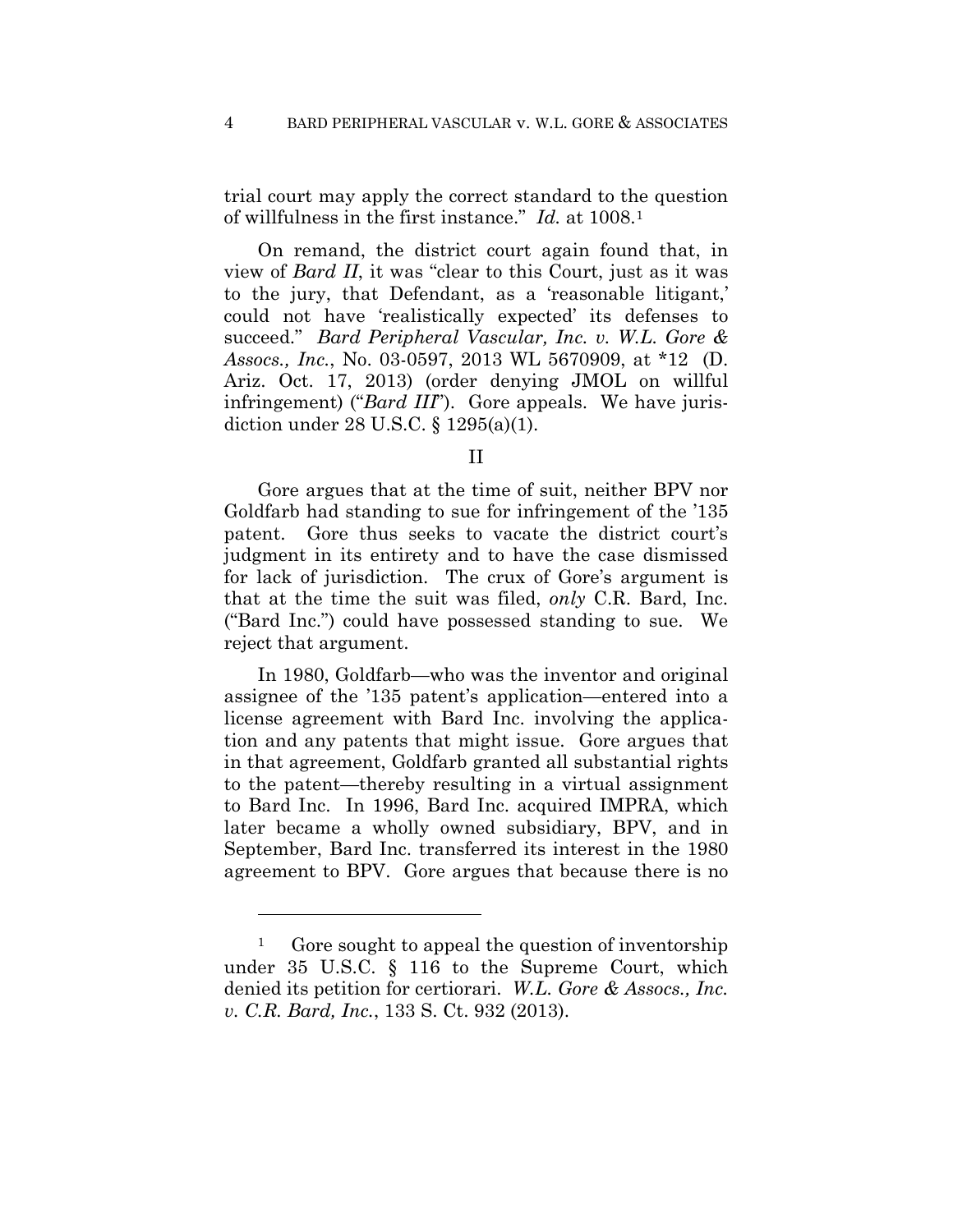evidence of a written instrument effecting the transfer of the interest to BPV, BPV did not in fact acquire standing to sue for infringement. In sum, Gore contends that both plaintiffs lacked standing: Goldfarb, because he had virtually assigned his rights to Bard Inc., and BPV, because Bard Inc. had not properly transferred its rights.

Gore raised this argument on standing twice before at the district court—prior to its first appeal in this case. Gore first filed a pre-trial JMOL motion on standing, which the district court denied. Gore again raised the issue as a post-trial JMOL motion, which the district court again denied. The district court's discussion of the standing issue and denial of Gore's motion was contained in the same March 31, 2009 opinion and order denying Gore's various other JMOL motions that Gore appealed to this court. In that appeal, although the issue was not raised in briefing, the panel confirmed that the district court had jurisdiction under 28 U.S.C. § 1338(a). *Bard I*, 670 F.3d at 1178.

Gore does not claim that there exists any material difference between the argument it raised before the district court then and that it now raises on this appeal. Indeed, in its first appeal, Gore conceded that the district court had jurisdiction. Brief for Appellant at 1, *Bard I*, 670 F.3d 1171 (Fed. Cir. 2012) (No. 10-1542), 2010 WL 4853331. Instead, Gore contends that we are not bound by the prior panel's determination on standing, based on the fundamental principle that "[t]he question of standing is not subject to waiver" because "[t]he federal courts are under an independent obligation to examine their own jurisdiction." *See United States v. Hays*, 515 U.S. 737, 742 (1995).

The "party invoking federal jurisdiction bears the burden of establishing" standing at any stage of the litigation. *Lujan v. Defenders of Wildlife*, 504 U.S. 555, 561 (1992). In this case, Gore challenged the plaintiffs'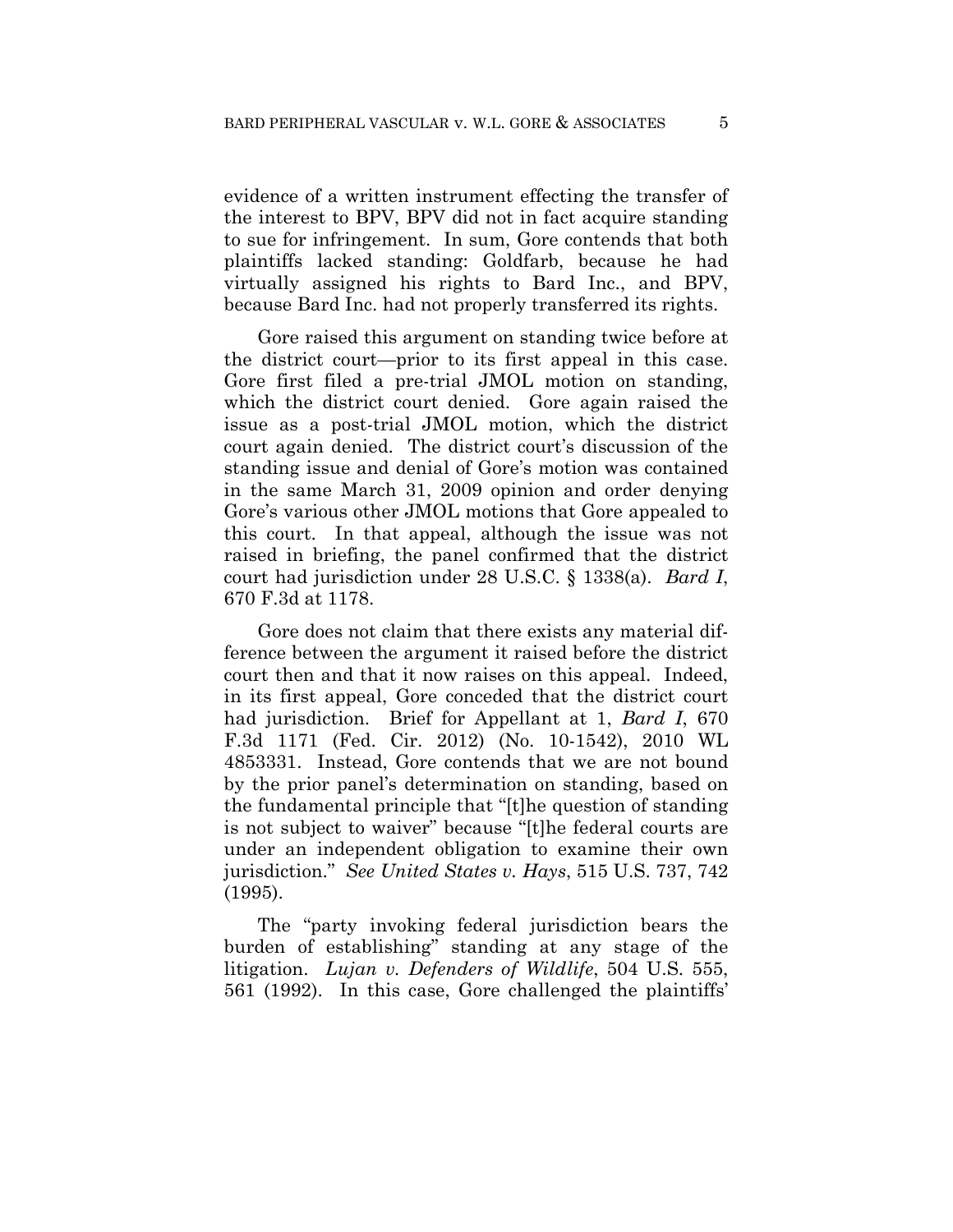standing at the district court. The district court determined that the plaintiffs met their burden and had established standing. On appeal, this court again confirmed that the plaintiffs had standing. Gore argues that because it did not brief the issue on appeal, and the prior panel did not discuss the issue of standing, the standing issue has yet to be resolved with finality.

As an initial matter, however, we have no reason to assume that the prior panel did not weigh standing. This was not a case in which a standing issue remained dormant in facts buried deep in the record, or which was not recognized by either party or the trial court. While Gore's briefs in that appeal did not raise the standing issue, the district court's opinion discussing Gore's standing challenge were attached to the opening brief as required pursuant to Federal Circuit Rule 28(a)(12). Had the prior panel seen merit in Gore's standing challenge, it could have asked for additional briefing, as this court has done in other cases. *See, e.g.*, *Consumer Watchdog v. Wis. Alumni Research Found.*, No. 13-1377 (Fed. Cir. Nov. 14, 2013) (order requesting supplemental briefing on the issue of appellant's standing) ECF No. 29. We are bound, therefore, by the prior panel's determination that the plaintiffs had standing and that the district court had jurisdiction. *See Gould, Inc. v. United States*, 67 F.3d 925, 930 (Fed. Cir. 1995) ("The law of the case is a judicially created doctrine, the purposes of which are to prevent the relitigation of issues that have been decided and to ensure that trial courts follow the decisions of appellate courts.").

To be sure, there are exceptional circumstances in which a panel may not adhere to the decision in a prior appeal in the same case, when "(1) the evidence in a subsequent trial is substantially different; (2) controlling authority has since made a contrary decision of the law applicable to the issues; or (3) the earlier ruling was clearly erroneous and would work a manifest injustice." *Id.* This is not such a case. Gore raises no new facts in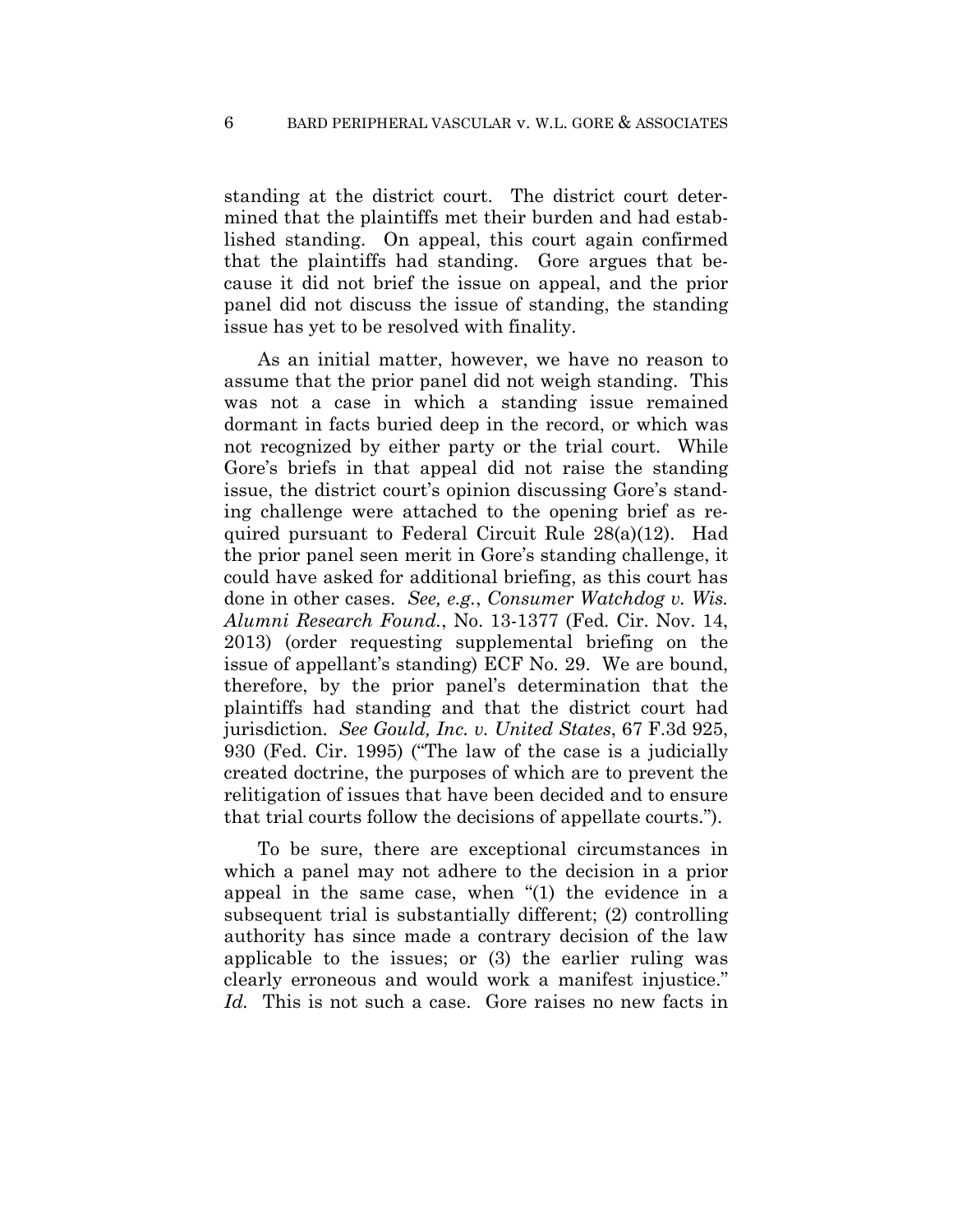this appeal and seeks only to relitigate the same standing theory that the district court rejected before. Gore does not point to any change in the relevant law. This is also not a case in which the district court made findings on remand that "undermine" the prior appellate affirmance of standing. *Pub. Interest Research Grp. of N.J., Inc. v. Magnesium Elektron, Inc.*, 123 F.3d 111, 117 (3d Cir. 1997). And, we see no clear error in the previous decision on standing that would warrant an extraordinary review at this stage.

Indeed, on the merits, this is an easy question. We review de novo the district court's determination of a party's standing, while reviewing any factual findings relevant to that determination for clear error. *SanDisk Corp. v. STMicroelectronics, Inc.*, 480 F.3d 1372, 1377 (Fed. Cir. 2007). Gore's argument hinges on the absence of a written instrument transferring to BPV what it contends was the virtual assignment from Goldfarb to Bard Inc. *See Speedplay, Inc. v. Bebop, Inc.*, 211 F.3d 1245, 1250 (Fed. Cir. 2000) (holding that a written instrument was needed to document the "transfer of proprietary rights" to support standing to sue for patent infringement); 35 U.S.C. § 261 ("Applications for patent, patents, or any interest therein, shall be *assignable* by law in an instrument *in writing*.") (emphases added). However, BPV has never claimed that in 2003 it had all substantial rights to the '135 patent.<sup>2</sup> BPV's position is only that it was an exclusive licensee with the right to sue

<u>.</u>

In 2007, Goldfarb assigned his remaining interests in the '135 patent to BPV. Gore argues that this assignment was illusory since Goldfarb had already granted all substantial rights to Bard Inc. in 1980. We note that at most this transfer corroborates BPV's position that the parties clearly understood that BPV was Goldfarb's licensee at the time the suit was filed.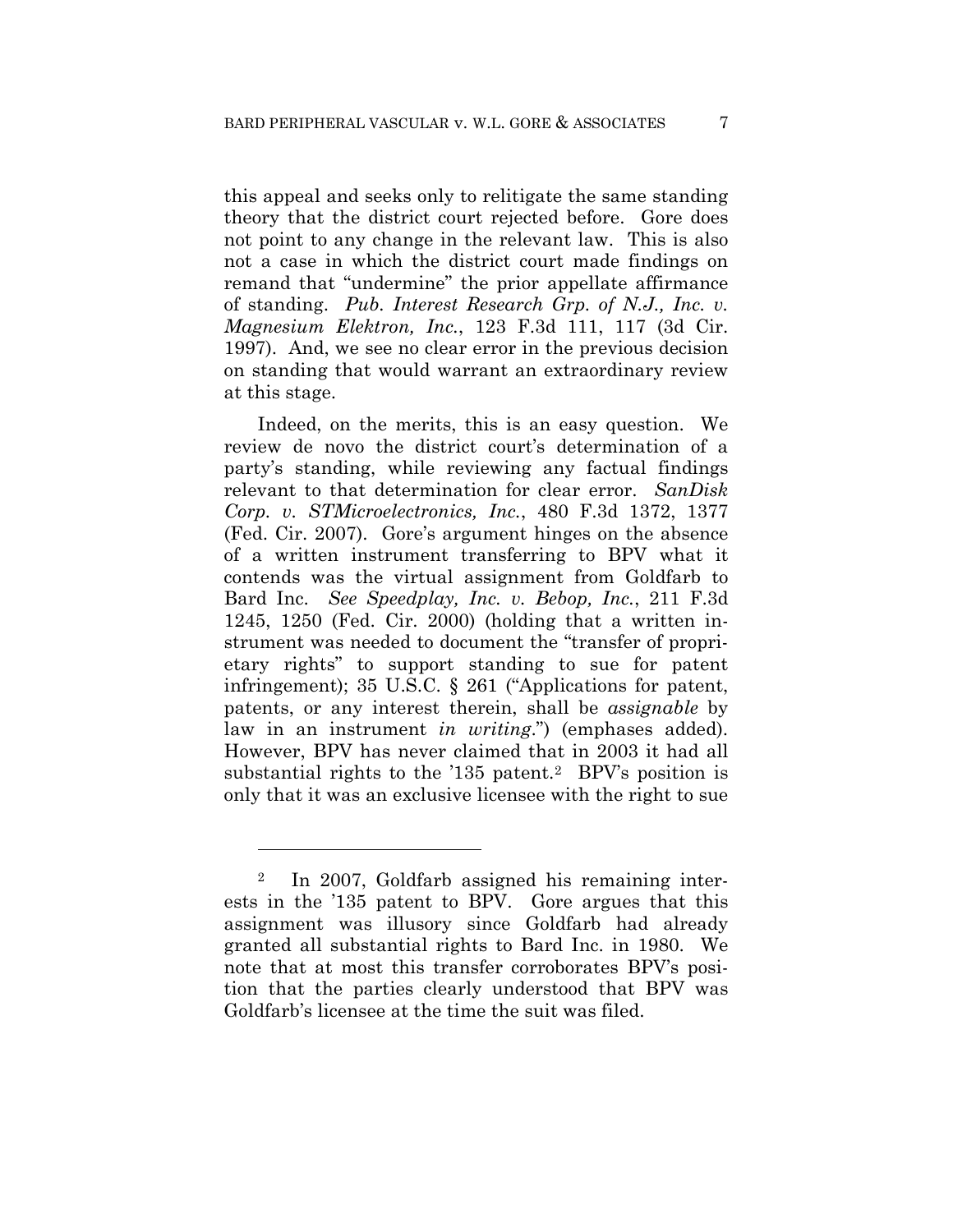for infringement. It is well established that the grant of a license does not need to be in writing. *See Waymark Corp. v. Porta Sys. Corp.*, 334 F.3d 1358, 1364 (Fed. Cir. 2003) ("Only assignments need be in writing under 35 U.S.C. § 261. Licenses may be oral."); *Rite-Hite Corp. v. Kelley Co.*, 56 F.3d 1538, 1552 (Fed. Cir. 1995) (en banc) (holding that to be an exclusive licensee a party may rely on either an express or implied promise of exclusivity). In any event, in 1997 there was a memorialized transfer of the exclusive license from Goldfarb and Bard Inc. to BPV's predecessor. We agree with the district court that this 1997 agreement between the parties settles BPV's right to sue at the time of the complaint as Goldfarb's exclusive licensee. *Bard III*, at 19-20.

BPV and Goldfarb thus readily meet their burden to establish standing. For Gore to prevail, it would have to establish each of the following propositions: (1) the 1980 agreement that was styled as an "exclusive license" between Goldfarb and Bard Inc. was in fact a virtual assignment, and (2) Bard Inc.'s transfer of its rights to BPV under the agreement failed because it was not in writing. We see no error in the district court's wellreasoned analysis on the first point—inter alia, Goldfarb retained significant reversionary rights, there was a field of use restriction, and Goldfarb retained the right to share in damages. *See id.* at 15. There was no basis, therefore, to conclude that Goldfarb had transferred "all substantial rights" to Bard. *See Abbott Labs. v. Diamedix Corp.*, 47 F.3d 1128, 1132 (Fed. Cir. 1995) (finding that even limited rights retained by the patentee made it a necessary party in any subsequent infringement suit). But even if Gore could get past those first shoals, it would founder at the second. Gore argues that since Bard represents that it transferred its entire interest in the 1980 agreement to BPV, if that interest were a virtual assignment, then the transfer would fail without a written agreement. But, there is no question that in 1997, there *was* a written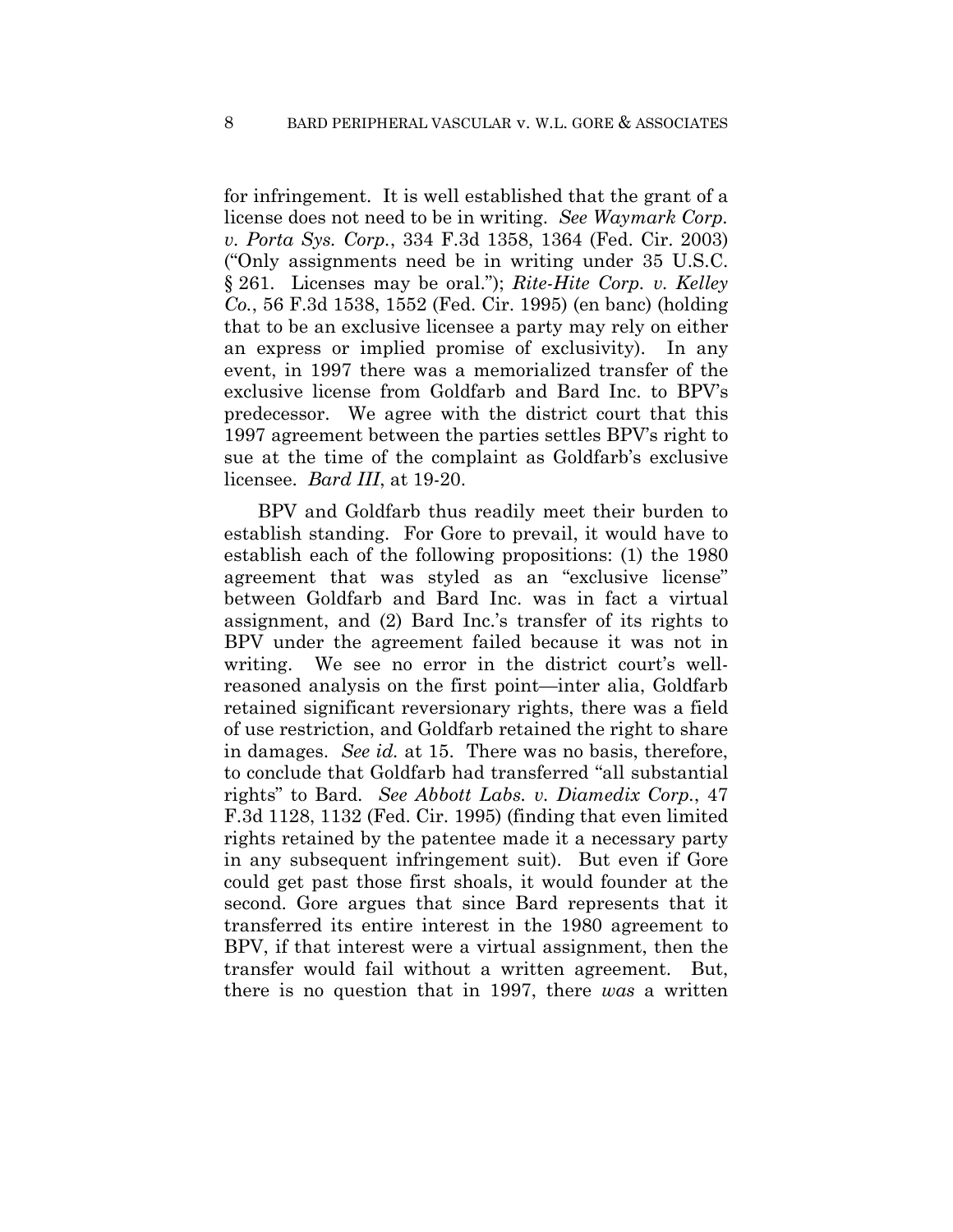agreement between the parties affirming Bard's transfer of its rights to BPV. Gore argues that our case law prevents such a retroactive agreement—but for support of this proposition, all Gore cites is precedent in which we considered agreements that were executed *after* the suit was filed, such as *Mars, Inc. v. Coin Acceptors, Inc.*, 527 F.3d 1359 (Fed. Cir. 2008). Here, by contrast, the 1997 memorialization occurred years before the suit was filed. The 1997 agreement was not a nunc pro tunc written agreement that occurred *after* the complaint. *Compare, e.g.*, *Abraxis Bioscience, Inc. v. Navinta LLC*, 625 F.3d 1359, 1366-67 (Fed. Cir. 2010); *Enzo APA & Son, Inc. v. Geapag A.G.*, 134 F.3d 1090, 1093 (Fed. Cir. 1998). Accordingly, the plaintiffs had standing at the time of the complaint, and the district court had jurisdiction pursuant § 1338(a). We turn, then, to Gore's appeal on the merits.

### III

To establish willful infringement, the patentee has the burden of showing "by clear and convincing evidence that the infringer acted despite an objectively high likelihood that its actions constituted infringement of a valid patent." *In re Seagate Tech., LLC*, 497 F.3d 1360, 1371 (Fed. Cir. 2007) (en banc) *cert denied* 552 U.S. 1230 (2008). "The state of mind of the accused infringer is not relevant to this objective inquiry." *Id*. Only if the patentee establishes this "threshold objective standard" does the inquiry then move on to whether "this objectively-defined risk (determined by the record developed in the infringement proceeding) was either known or so obvious that it should have been known to the accused infringer." *Id.* While this second prong of *Seagate* may be an issue of fact, the threshold determination of objective recklessness requires "objective assessment" of the accused infringer's defenses. *Bard II*, 682 F.3d at 1006. In *Bard II* we held that objective recklessness, even though "predicated on underlying mixed questions of law and fact, is best decid-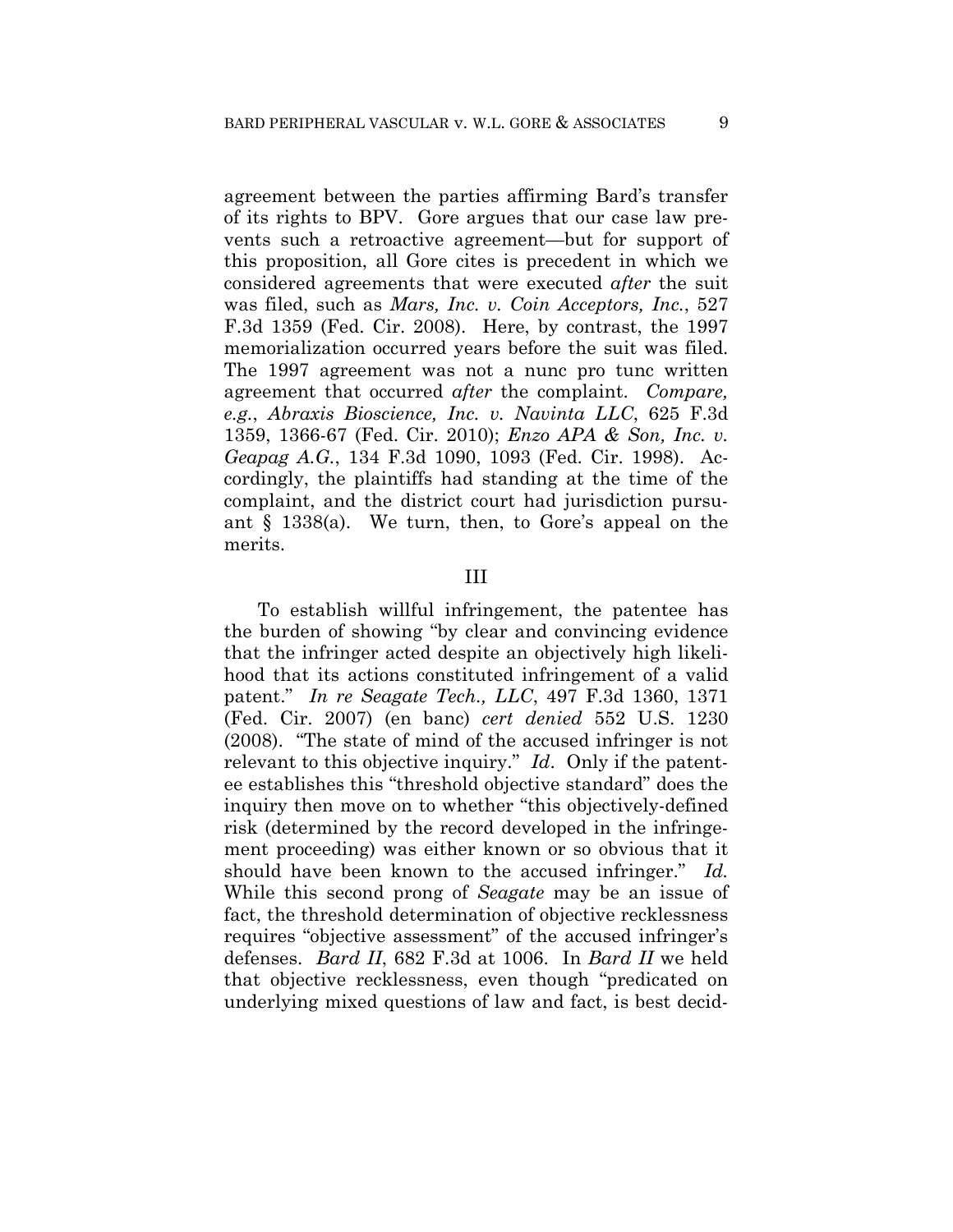ed by the judge as a question of law subject to *de novo* review." *Id.* at 1007.3 Even when underlying factual issues were sent to the jury in the first instance—such as in this case—"the judge remains the final arbiter of whether the defense was *reasonable*." *Id.* at 1008 (emphasis added).

Accordingly, under *Bard II*, we review de novo the district court's determination whether Gore's "position is susceptible to a reasonable conclusion of no infringement." *Uniloc USA, Inc. v. Microsoft Corp.*, 632 F.3d 1292, 1310 (Fed. Cir. 2011). Objective recklessness will not be found where the accused infringer has raised a "substantial question" as to the validity or noninfringement of the patent. *Spine Solutions, Inc. v. Medtronic Sofamor Danek USA, Inc.*, 620 F.3d 1305, 1319 (Fed. Cir. 2010); *DePuy Spine, Inc. v. Medtronic Sofamor Danek, Inc.*, 567 F.3d 1314, 1336 (Fed. Cir. 2009).

On remand, the district court evaluated several defenses raised by Gore and determined that none of them were objectively reasonable. On appeal, Gore appeals only its determination with respect to Gore's inventorship defense. This defense arises from the decades-long rec-

<u>.</u>

<sup>3</sup> The district court's opinion suggests that it rejected Gore's argument because "substantial evidence" was contrary to a finding that Gore had a reasonable expectation of success in its defense. *Bard III*, at 11. Gore argues that this suggests that the district court inappropriately relied on findings of fact in determining the objective reasonableness of its defense. Gore's position overstates the significance of the district court's reference to "substantial evidence." Rather, the district court correctly followed *Bard II*, reviewing the facts in the record produced in the litigation and evaluating whether, on the basis of those facts, Gore had raised a reasonable defense. *See id.* at 19.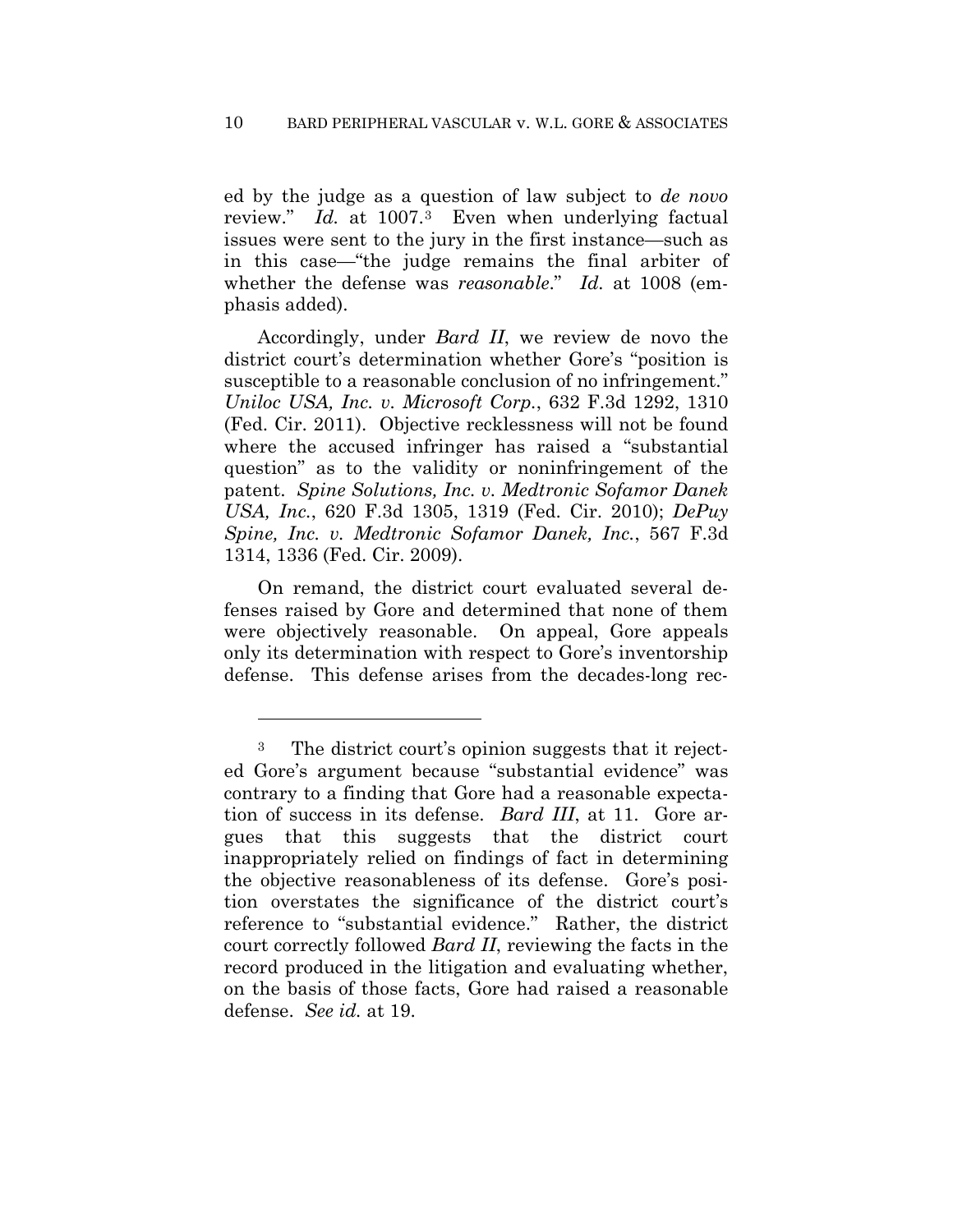ord, which includes parallel examination of Gore's and Goldfarb's patent applications on vascular grafts made of ePTFE, an interference declared in 1983 between the applications, which we reviewed in *Cooper I* and *Cooper II*, as well as the infringement proceedings in this case that were finally resolved—except as to the issue of willfulness—in *Bard I*. Gore's argument is based on the fact that its employee, Peter Cooper, supplied the particular ePTFE tubing that Goldfarb used in making his successful vascular graft (the "2-73 RF" graft). In Gore's view, Cooper furnished to Goldfarb "the embodiment of the invention before Goldfarb conceived the invention using that embodiment." *Bard III*, at 7.

As an initial matter, we reject Gore's argument that the mere fact a member of the previous panel dissented on this issue indicates that its position was reasonable. Gore does not point to any previous case in which we followed this principle. To the contrary, in *Paper Converting Machine Co. v. Magna-Graphics Corp.*, 785 F.2d 1013, 1016 (Fed. Cir. 1986), for example, we noted that despite the existence of a dissenting opinion in a prior opinion affirming infringement, the same panel could still affirm willfulness in a later appeal. Otherwise, we would be imposing a rule that any single judge's dissent on the merits could preclude the determination of willful infringement.

Turning to the merits, Gore claimed that its employee, Peter Cooper, was a joint inventor of the '135 patent. Therefore, Gore argued that the patent is invalid for nonjoinder of Cooper as a co-inventor. Gore now argues that even though it did not prevail, its argument was still reasonable in light of the facts in the record and the law of joint inventorship.

Issued patents are presumed to correctly name the inventors; therefore, "[t]he burden of showing misjoinder or nonjoinder of inventors is a heavy one and must be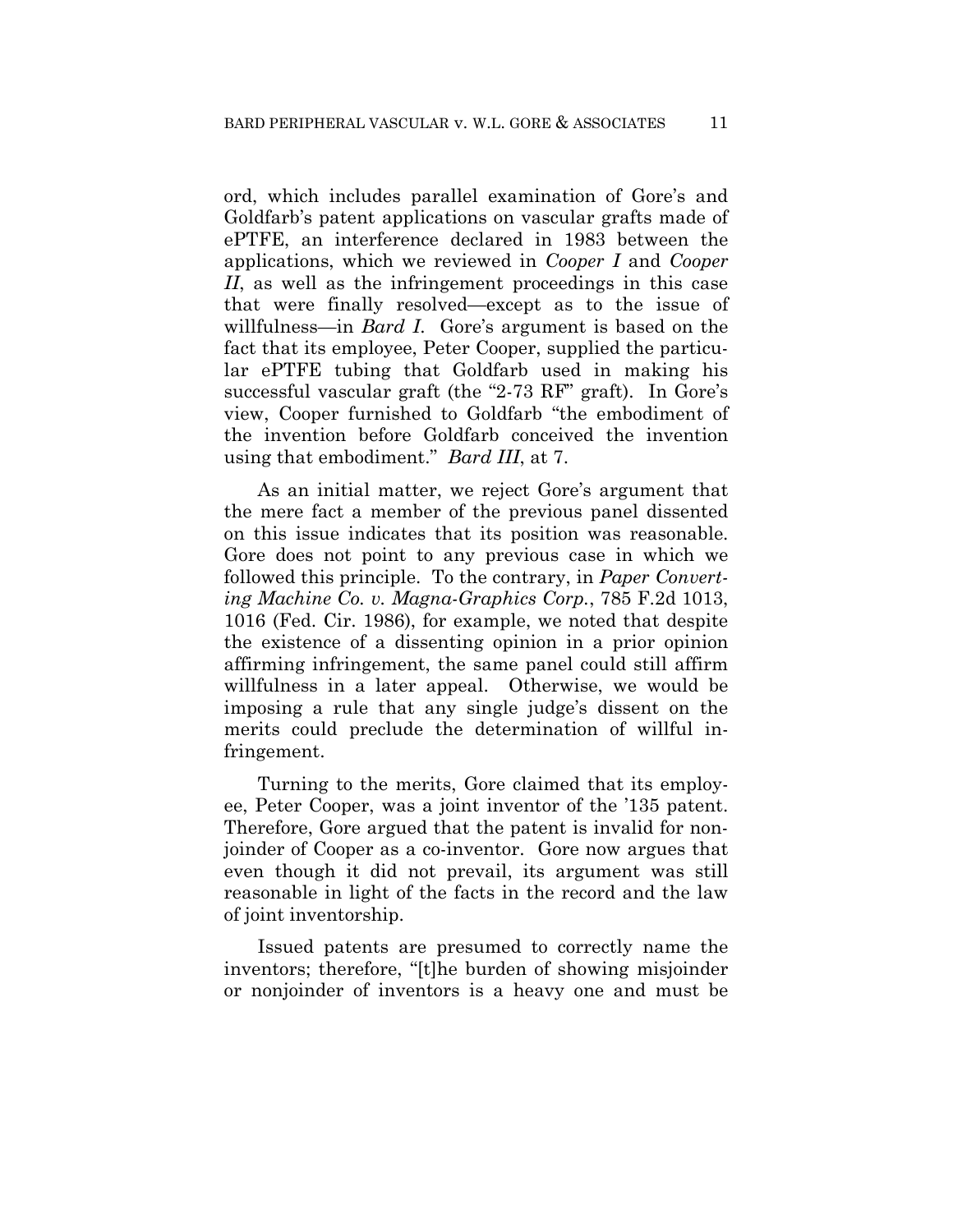proved by clear and convincing evidence." *Hess v. Advanced Cardiovascular Sys., Inc.*, 106 F.3d 976, 980 (Fed. Cir. 1997) (quoting *Garrett Corp. v. United States*, 190 Ct. Cl. 858, 870 (1970)). By statute,

[i]nventors may apply for a patent jointly even though (1) they did not physically work together or at the same time, (2) each did not make the same type or amount of contribution, or (3) each did not make a contribution to the subject matter of every claim of the patent.

35 U.S.C. § 116(a). "Because conception is the touchstone of inventorship, each joint inventor must generally contribute to the conception of the invention." *Ethicon, Inc. v. U.S. Surgical Corp.*, 135 F.3d 1456, 1460 (Fed. Cir. 1998). Conception is precisely defined as existing "when a definite and permanent idea of an operative invention, including every feature of the subject matter sought to be patented, is known." *Sewall v. Walters*, 21 F.3d 411, 415 (Fed. Cir. 1994). In other words, conception is only complete when the "idea is so clearly defined in the inventor's mind that only ordinary skill would be necessary to reduce the invention to practice, without extensive research or experimentation." *Burroughs Wellcome Co. v. Barr Labs., Inc.*, 40 F.3d 1223, 1228 (Fed. Cir. 1994).

As to the required degree of contribution to conception, we have recognized that "[t]he determination of whether a person is a joint inventor is fact specific, and no bright-line standard will suffice in every case." *Fina Oil & Chem. Co. v. Ewen*, 123 F.3d 1466, 1473 (Fed. Cir. 1997). The underlying principle from our case law is that a joint inventor's contribution must be "not insignificant in quality, when that contribution is measured against the dimension of the full invention." *Id.* Of particular relevance to this case, we have held that if an individual supplies a component essential to an invention, that is an insufficiently significant contribution if the component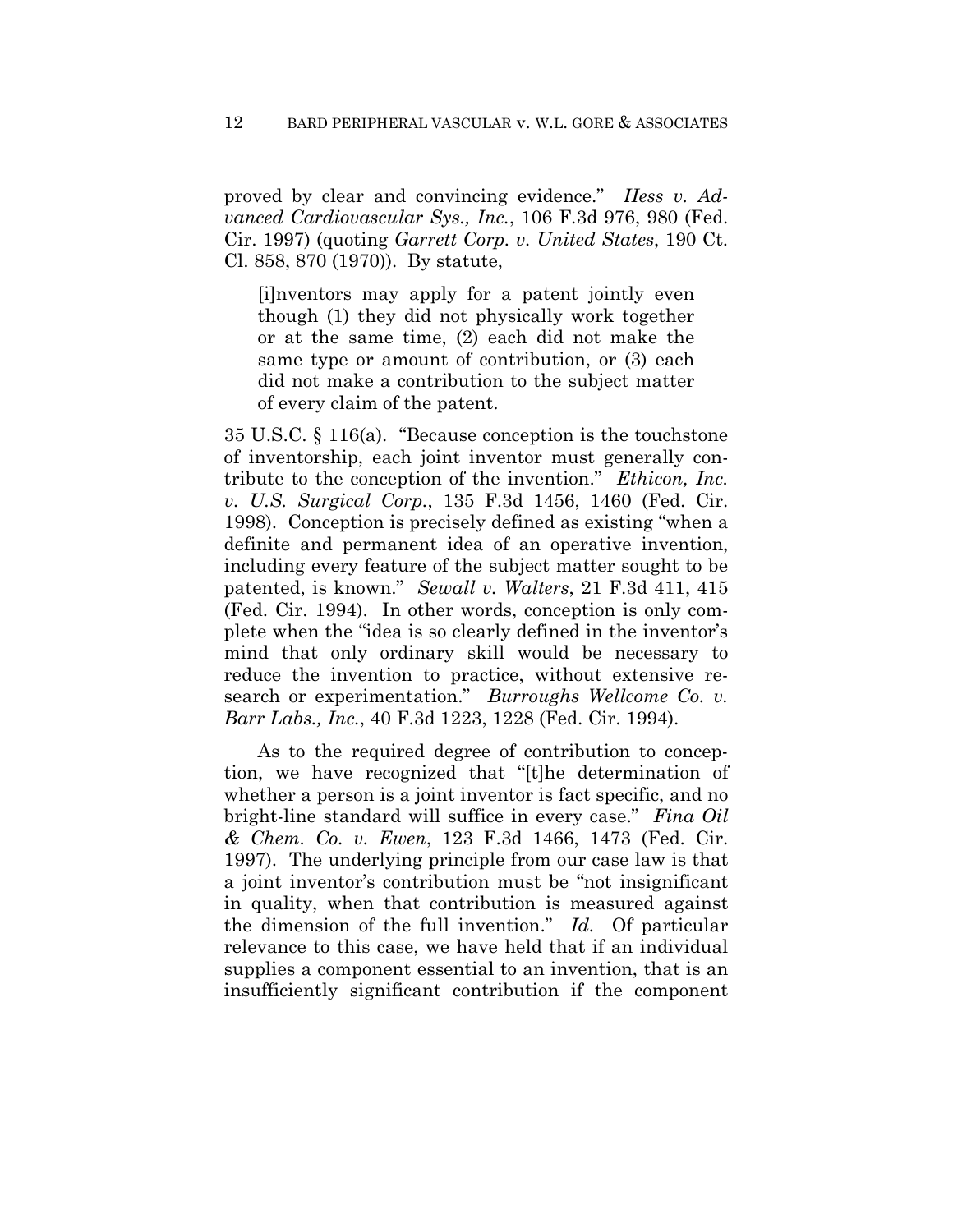and the principles of its use were known in the prior art. *Hess*, 106 F.3d at 981; *see also Pannu v. Iolab Corp.*, 155 F.3d 1344, 1351 (Fed. Cir. 1998) (explaining that a joint inventor is required to "do more than merely explain to the real inventors well-known concepts and/or the current state of the art"). Moreover, while joint inventors need not "physically" work together under § 116, "the statutory word 'jointly' is not mere surplusage." *Kimberly-Clark Corp. v. Procter & Gamble Distrib. Co., Inc.*, 973 F.2d 911, 917 (Fed. Cir. 1992). We require that "inventors have some open line of communication during or in temporal proximity to their inventive efforts." *Eli Lilly & Co. v. Aradigm Corp.*, 376 F.3d 1352, 1359 (Fed. Cir. 2004). Critically, "each inventor must contribute to the *joint arrival* at a definite and permanent idea of the invention as it will be used in practice." *Burroughs*, 40 F.3d at 1229 (emphasis added); *see also Vanderbilt Univ. v. ICOS Corp.*, 601 F.3d 1297, 1308 (Fed. Cir. 2010) ("[C]oinventors must collaborate and work together to collectively have a definite and permanent idea of the complete invention.").

In sum, the two questions for objectively assessing Gore's defense are (1) what constitutes the "definite and permanent idea" of the invention at issue and (2) whether Cooper and Goldfarb acted in concert to jointly arrive at that idea. With respect to these questions, the factual record and inferences from the record were raised in the interference proceeding that preceded the issuance of the '135 patent and this litigation—and were reviewed by this court in *Cooper I* and *Cooper II*.

As to the first, we note that the invention at issue was not merely the use of ePTFE in vascular grafts. Rather, each claim of the '135 patent includes, as its key limitation, specified dimensions of fibril length that are essential for a successful graft. *See Cooper II*, 240 F.3d at 1380 (noting that the invention "relates to the fibril length of certain material used for vascular grafts"). While Cooper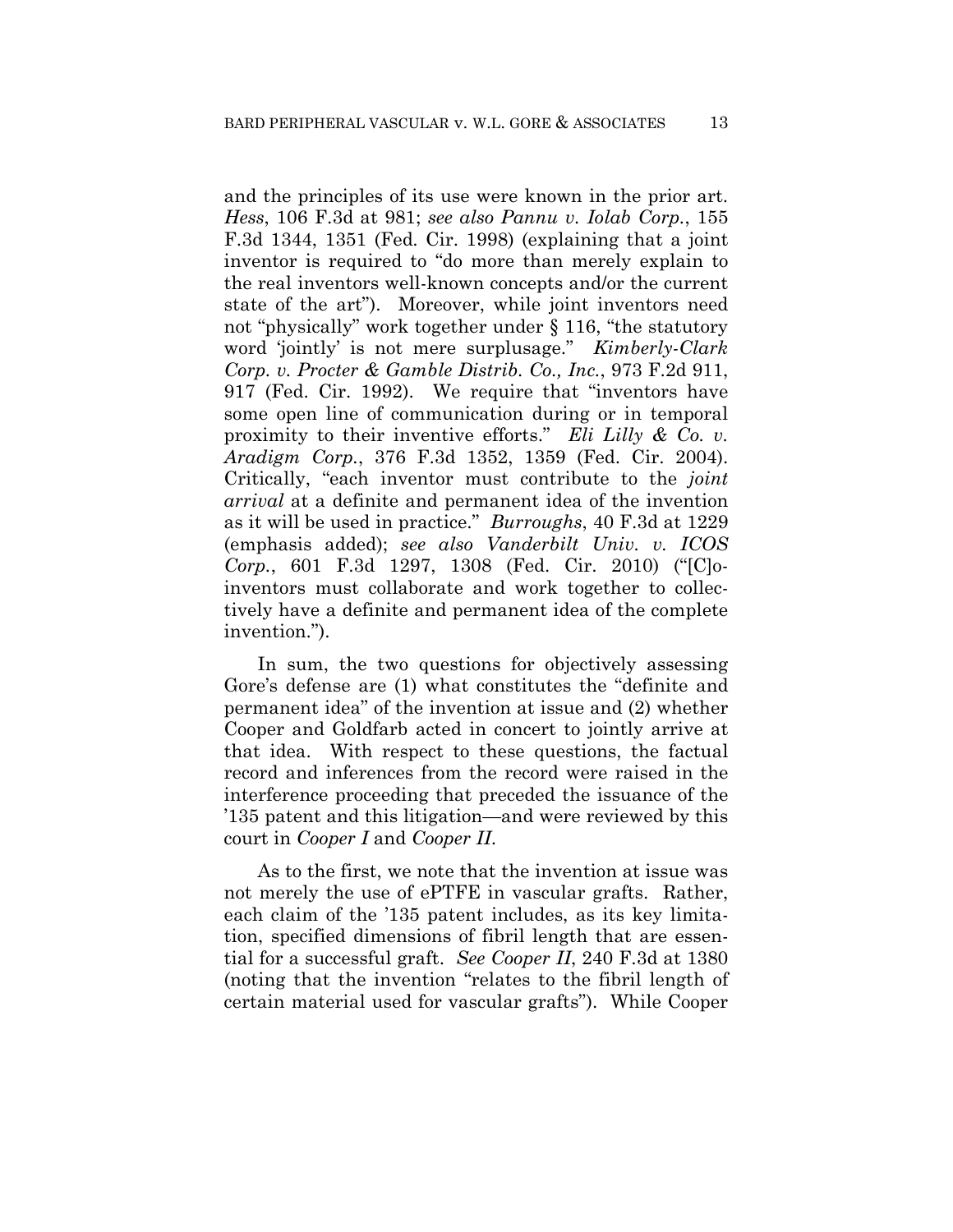identified ePTFE as a promising material for vascular grafts, many grafts that were made of ePTFE failed. *Cooper I*, 154 F.3d at 1325. Prior to the invention, Cooper and others in the art believed that pore size was the key parameter for success. *Id.* at 1324. We affirmed the Board's finding that prior to Cooper's providing the lot of ePTFE tubes that ultimately led to the successful 2-73 RF graft, "he had not yet recognized the importance of the fibril length required by the interference, i.e., he had not yet conceived the invention, and he was not aware of the fibril lengths of the material he was sending to Goldfarb." *Cooper II*, 240 F.3d at 1381. What Cooper told Goldfarb was, more generally, that "he expected the material to be suitable as a vascular graft." *Id.* at 1384. In other words, Cooper "had not conceived the fibril length limitation before he sent the material to Goldfarb." *Id.* at 1385.

To be sure, in those prior appeals we held that Cooper "had conceived of the invention, including the fibril length limitation" before Goldfarb evaluated the 2-73 RF graft and reduced the invention to practice. *Id.* at 1384-85 (citing *Cooper I*, 154 F.3d at 1326). However, we agree with the district court that the record—established in proceedings prior to the litigation—shows that Cooper had "minimal contact" with Goldfarb on the subject of the fibril length limitation:

Indeed, Cooper admits that, even after he conceived the importance of fibril length, he did not convey that information to Goldfarb. He also admits that he did not ask Goldfarb to use grafts with fibril lengths required by the interference count, or to determine the fibril lengths of successful grafts. While Cooper was not required to communicate his conception to Goldfarb, *Cooper I*, 154 F.3d at 1332, 47 USPQ2d at 1905, his failure to convey any information or requests regarding fibril length prevents Goldfarb's determination of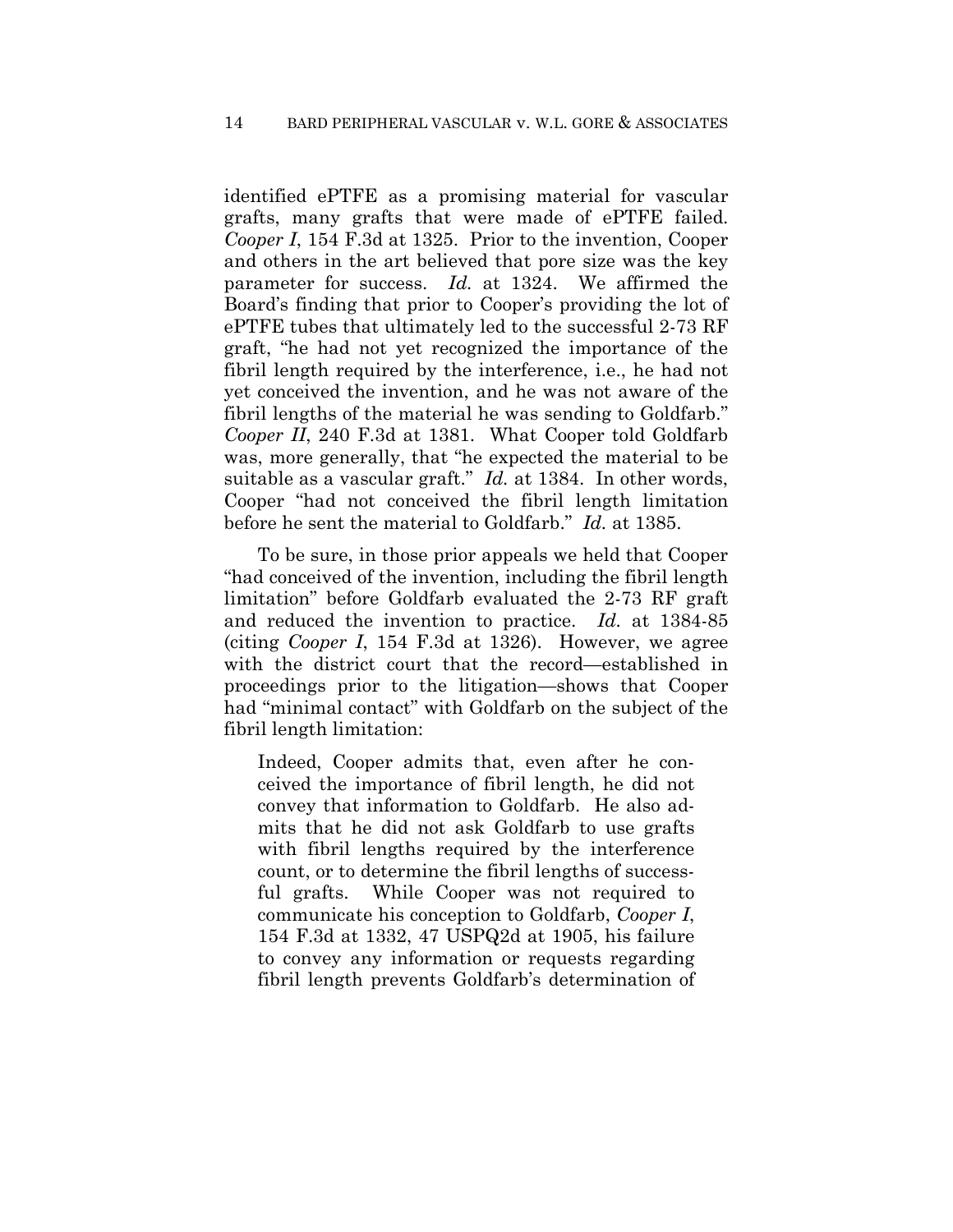the fibril lengths of the material from inuring to his benefit.

*Bard* III, at 9 (quoting *Cooper II*, 240 F.3d at 1385). Based on the record established in *Cooper I* and *II*—that we reviewed—Cooper and Goldfarb *independently* conceived of the fibril length limitation. While *Cooper I* and *II* concerned inurement in the context of interference, they established that—barring Gore's introduction of new evidence or theories—Cooper and Goldfarb did not collaborate, communicate, nor in any way jointly arrive at the recognition that fibril length was significant for graft success. Even if Cooper had achieved conception prior to Goldfarb, *Cooper II* definitively held that Goldfarb arrived at conception on his own, and, thus, his reduction to practice did not inure to Cooper. 240 F.3d at 1386.

This is an unusual case. Forty years have passed since Goldfarb filed for the patent at issue in this case. Gore tried to get a patent on the subject matter of the patent on which it was sued. The subsequent decades of prior proceedings shaped what defenses Gore could raise once it was sued for infringement. Once it failed and the '135 patent issued, Gore was left with an exceptionally circumscribed scope of reasonable defense.

In the current proceedings, Gore relied on those facts which showed that the invention was based on a material that Gore invented and that Cooper may have conceived of the invention prior to Goldfarb (though Goldfarb won the patent because he was the first to reduce it to practice). But even if it could have persuaded a jury—which it did not—Gore could not have evaded the legal requirements of joint inventorship. Ultimately, to have stood a reasonable chance of prevailing on this issue, Gore needed to raise new evidence or theories that were not considered in *Cooper I* and *II*. However, as the prior panel noted, "Gore's argument remains unchanged and there is still no evidence that Cooper either recognized or appreciated the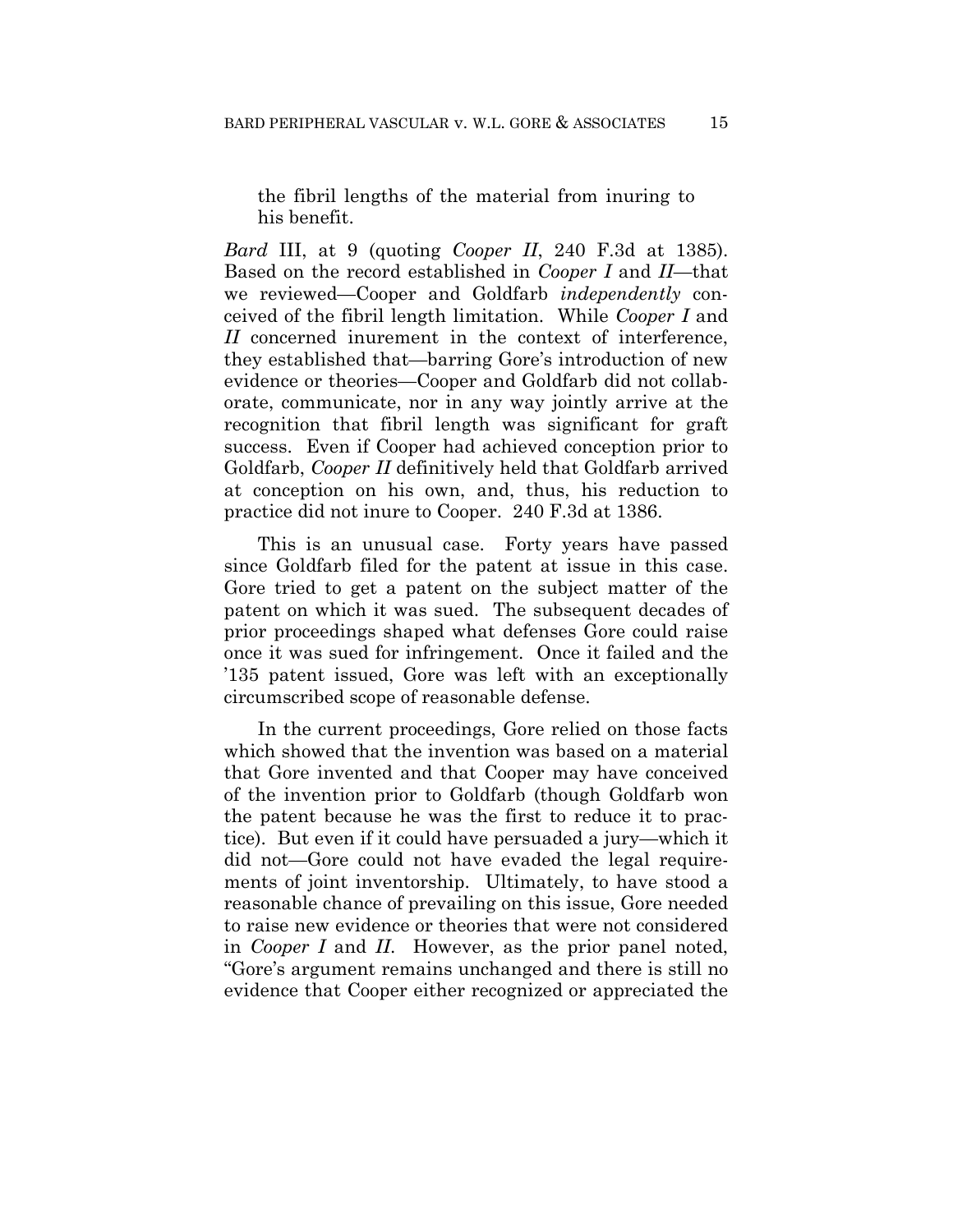critical nature of the internodal distance and communicated that key requirement to Goldfarb before Goldfarb reduced the invention to practice." *Bard I*, 670 F.3d at 1182.4 Within the backdrop of the extensive proceedings prior to this litigation, therefore, we agree with the district court that Gore's position was not susceptible to a reasonable conclusion that the patent was invalid on inventorship grounds.

### IV

For the aforementioned reasons, we affirm the district court's determination that the plaintiffs established standing and that the '135 patent was willfully infringed.

### **AFFIRMED**

1

<sup>4</sup> Indeed, if anything, the evidence presented in the litigation further bolstered the plaintiffs' position. For example, as the district court noted, shortly after Goldfarb filed his patent application in October 1974, Cooper admitted to entering Goldfarb's laboratory without permission and took his histological slides. *Bard III*, at 10. Other evidence suggested that Cooper did so because Cooper still did not understand what parameters mattered for successful grafts. *Id.* at 10-11.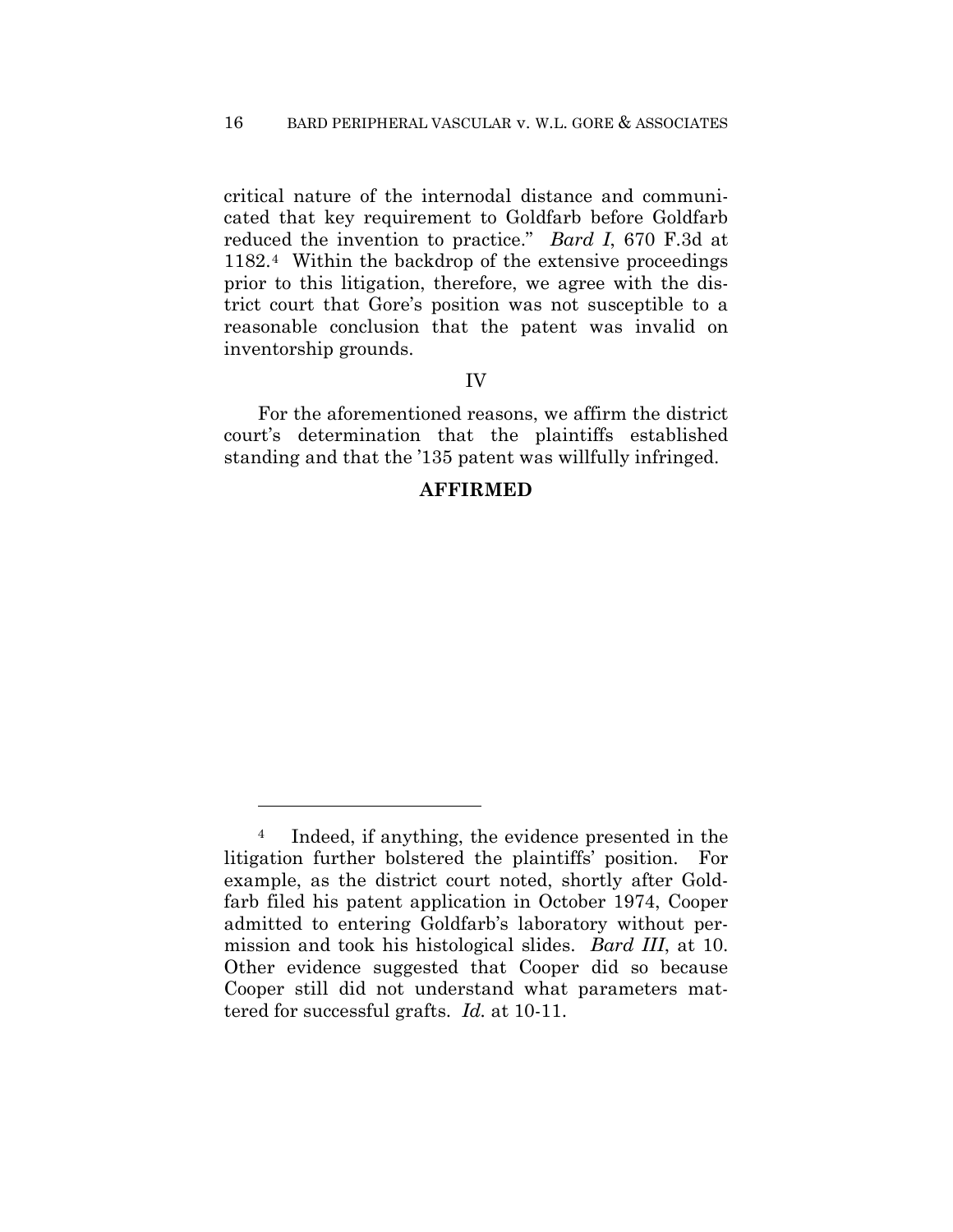# United States Court of Appeals for the Federal Circuit

**\_\_\_\_\_\_\_\_\_\_\_\_\_\_\_\_\_\_\_\_\_\_** 

## **BARD PERIPHERAL VASCULAR, INC., AND DAVID GOLDFARB, M.D.,**

*Plaintiffs-Appellees,* 

### **AND**

### **C.R. BARD, INC.,** *Counterclaim Defendant-Appellee,*

### **v.**

**W.L. GORE & ASSOCIATES, INC.,** *Defendant-Appellant.*

\_\_\_\_\_\_\_\_\_\_\_\_\_\_\_\_\_\_\_\_\_\_

### 2014-1114 **\_\_\_\_\_\_\_\_\_\_\_\_\_\_\_\_\_\_\_\_\_\_**

Appeal from the United States District Court for the District of Arizona in No. 2:03-CV-00597-MHM, Judge Mary H. Murguia.

**\_\_\_\_\_\_\_\_\_\_\_\_\_\_\_\_\_\_\_\_\_\_** 

HUGHES, *Circuit Judge*, concurring.

I agree that when reviewed de novo, the evidence in this case shows that Gore's defenses were not objectively reasonable. I write separately to reiterate my belief that the full court should review our willfulness jurisprudence in light of the Supreme Court's recent decisions in *Highmark Inc. v. Allcare Health Management Sys., Inc.*, 134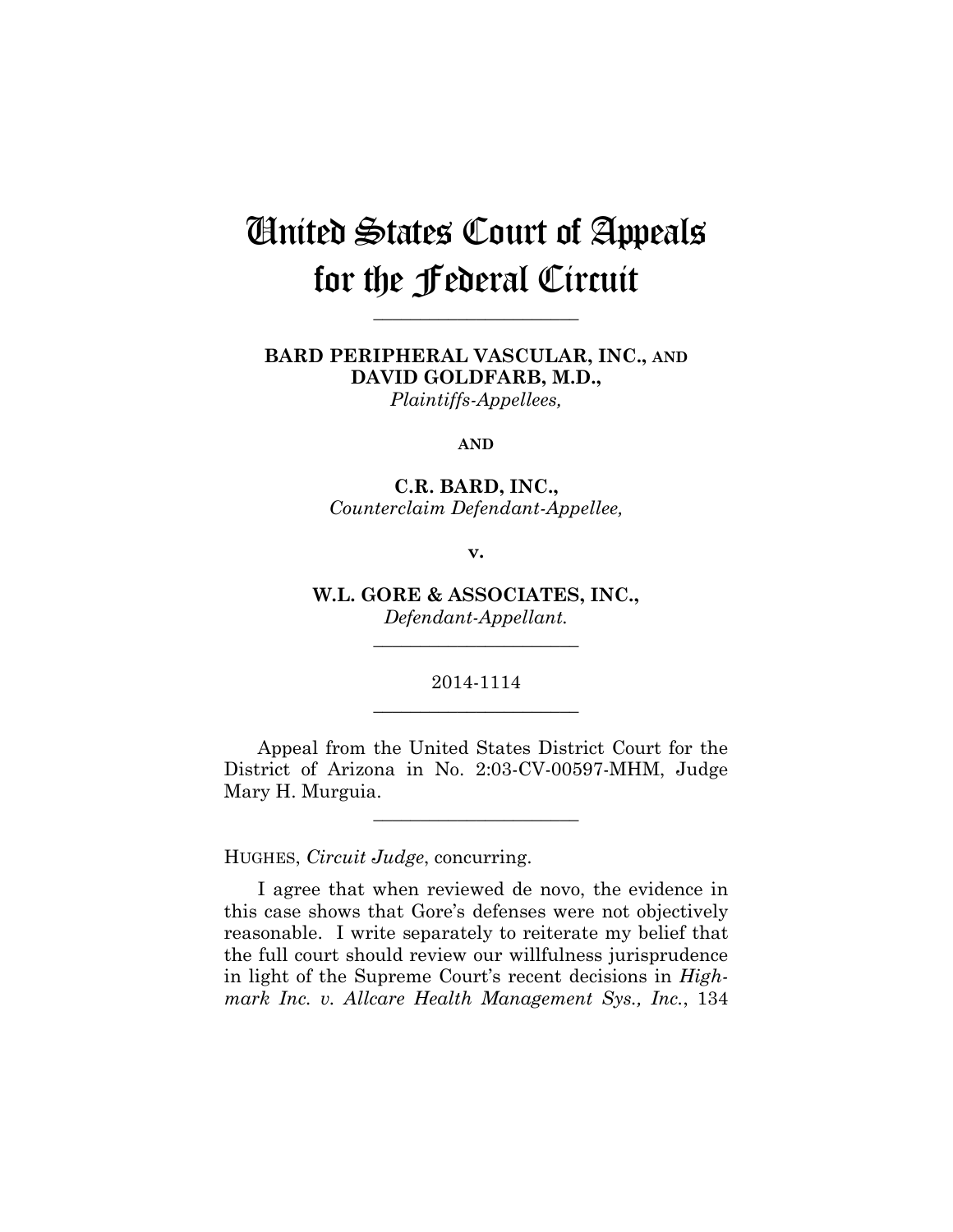S. Ct. 1744 (2014) and *Octane Fitness, LLC v. ICON Health & Fitness, Inc.*, 134 S. Ct. 1749 (2014). Those decisions call into question our two-part test for determining willfulness, *In Re Seagate Tech., LLC*, 497 F.3d 1360 (2007) (en banc), and our de novo standard for reviewing the district court's willfulness determination, *Bard Peripheral Vascular, Inc. v. W.L. Gore & Assocs., Inc.*, 682 F.3d 1003, 1006–07 (Fed. Cir. 2012) (*Bard II*). *See Halo Elecs., Inc. v. Pulse Elecs., Inc.*, 769 F.3d 1371, 1383 (Fed. Cir. 2014) (O'Malley, J., concurring).

This case demonstrates why de novo review of willfulness is problematic. The panel is divided over the strength of Gore's joint inventorship defense. Each side advances a sound argument about whether the evidence in this case raises a "substantial question" of joint inventorship. And the district court, likewise, provided a thorough and well-reasoned opinion. If one of these several reasonable opinions must ultimately govern, it should be the opinion of the district judge, whose assessment of litigation positions is informed by trial experience and who has "lived with the case over a prolonged period of time." *Highmark*, 134 S. Ct. at 1748.

A more deferential standard of review would be consistent with the standards for reviewing mixed questions of law and fact in other contexts. *See, e.g.*, *Highmark*, 134 S. Ct. at 1748–49 (holding abuse of discretion is the proper standard for reviewing award of attorney fees in patent cases, "[a]lthough questions of law may in some cases be relevant . . . ."); *Pierce v. Underwood*, 487 U.S. 552, 558 (1988) (holding abuse of discretion is the proper standard for reviewing determinations of whether a litigant's position is "substantially justified" for purposes of fee-shifting under the Equal Access to Justice Act, although the determination frequently turns on a purely legal issue). It would also be consistent with the standard for reviewing a finding of willful copyright infringement. *See Dolman v. Agee*, 157 F.3d 708, 715 (9th Cir. 1998)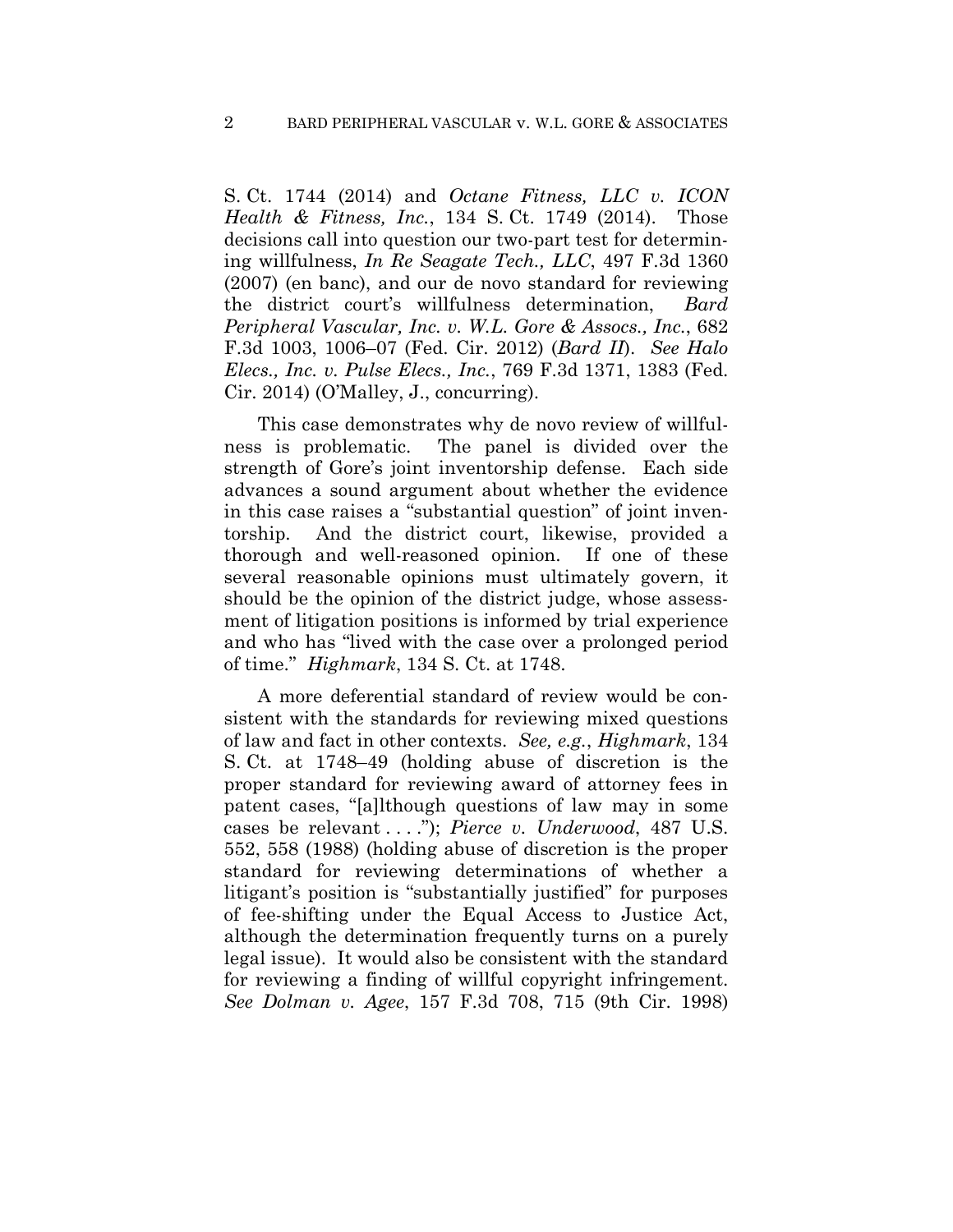("The district court's finding of willful [copyright] infringement is reviewed for clear error.").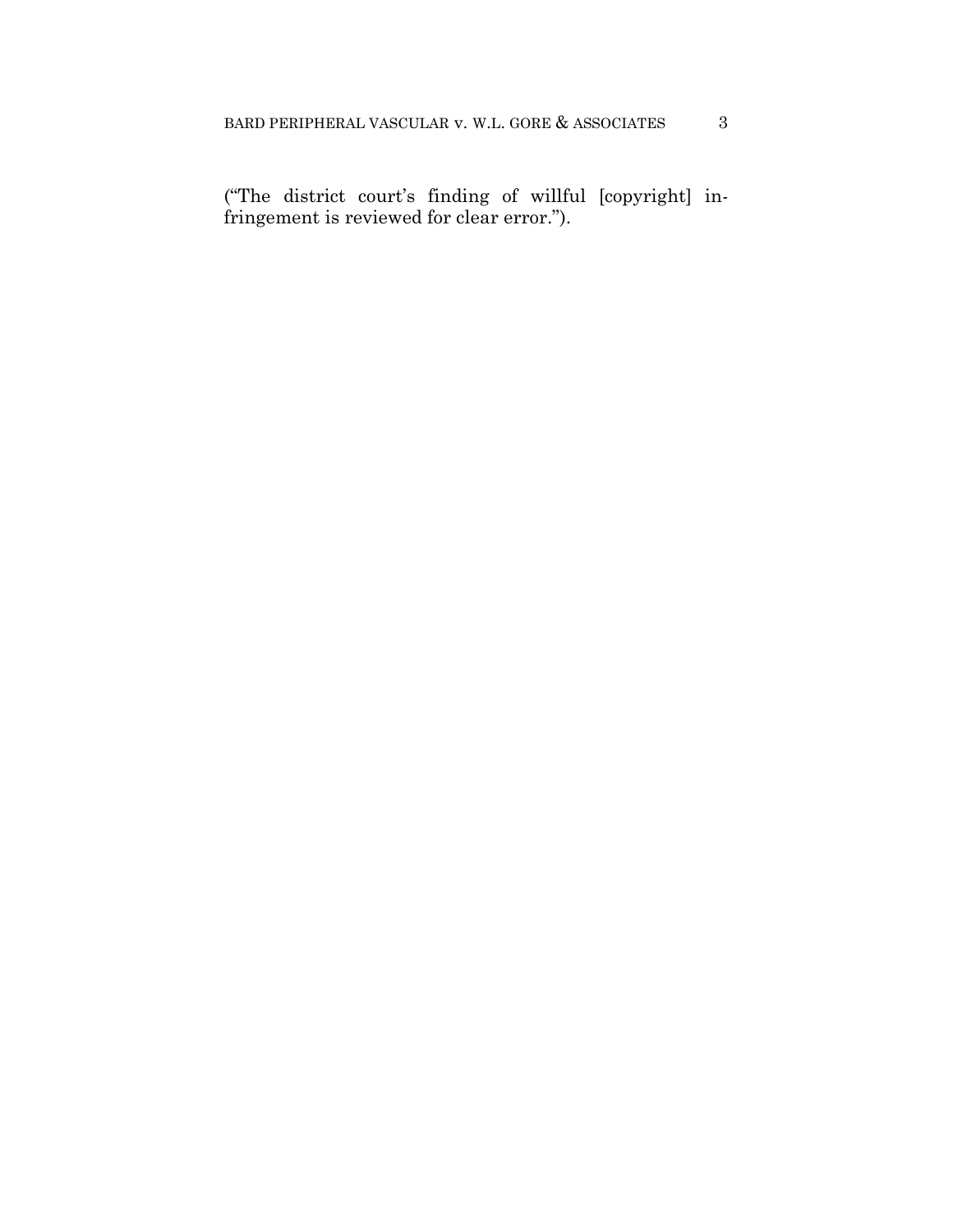# United States Court of Appeals for the Federal Circuit

**\_\_\_\_\_\_\_\_\_\_\_\_\_\_\_\_\_\_\_\_\_\_** 

### **BARD PERIPHERAL VASCULAR, INC., AND DAVID GOLDFARB, M.D.,**  *Plaintiffs-Appellees,*

**AND**

**C.R. BARD, INC.,** *Counterclaim Defendant-Appellee,*

**v.**

**W.L. GORE & ASSOCIATES, INC.,** *Defendant-Appellant.*

\_\_\_\_\_\_\_\_\_\_\_\_\_\_\_\_\_\_\_\_\_\_

### 2014-1114 **\_\_\_\_\_\_\_\_\_\_\_\_\_\_\_\_\_\_\_\_\_\_**

Appeal from the United States District Court for the District of Arizona in No. 2:03-cv-00597-MHM, Judge Mary H. Murguia.

**\_\_\_\_\_\_\_\_\_\_\_\_\_\_\_\_\_\_\_\_\_\_** 

NEWMAN, *Circuit Judge*, dissenting.

This case returns to the Federal Circuit on appeal of a district court decision on remand from an en banc decision of this court. The issue is willful infringement and its consequences, which this en banc court remanded for de novo determination as a matter of law, vacating the judgment entered on the jury verdict.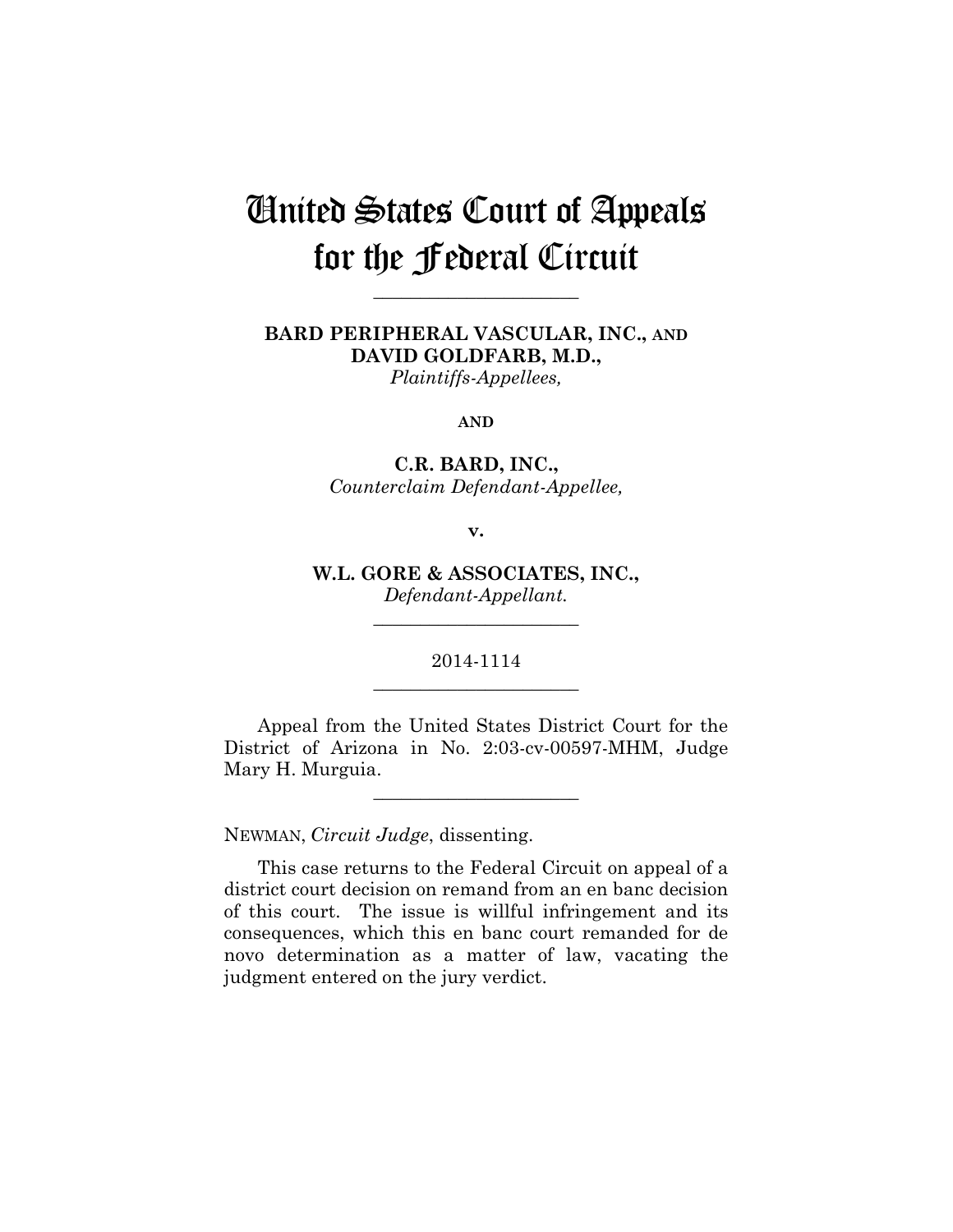### 2 BARD PERIPHERAL VASCULAR v. W.L. GORE & ASSOCIATES

The en banc court changed the standard and procedure for determination of willful infringement and its consequences in order to bring reasonable national uniformity to application of this penalty. The court held that the objective reasonableness of a defense to infringement is a legal question to be determined by the judge, and is decided de novo on appeal. The court held that willful infringement is not a jury question, and vacated the judgment of willful infringement and punitive damages that the district court had entered on the jury verdict.

On remand, the district court re-entered its prior judgment in its entirety, reciting the evidence that in its view supported the judgment. Again here on appeal, my colleagues on this panel repeat the district court's exercise, do not apply de novo standards of review, and do not apply the clear precedent which requires determination of whether Gore acted with "objective recklessness" *In re Seagate Techs., LLC,* 497 F.3d 1360, 1371 (Fed. Cir. 2007) (en banc). Nor do my colleagues attempt to meet the court's responsibility to impart reasonable consistency and objective standards to the penalty aspect of "willful" activity, although this was the reason why the en banc court established a system of de novo determination of this question of law applied to the facts of the particular case.

Precedent establishes that the objective prong of willful infringement "tends not to be met where an accused infringer relies on a reasonable defense to a charge of infringement." *Spine Solutions, Inc. v. Medtronic Sofamor Danek USA, Inc.,* 620 F.3d 1305, 1319–20 (Fed. Cir. 2010). When there is a "substantial question of invalidity or unenforceability" of the patent, willful infringement cannot arise, as a matter of law. *Seagate,* 497 F.3d at 1371. The panel majority does not review the evidence and apply the law objectively; the court merely searches for and recites adverse evidence.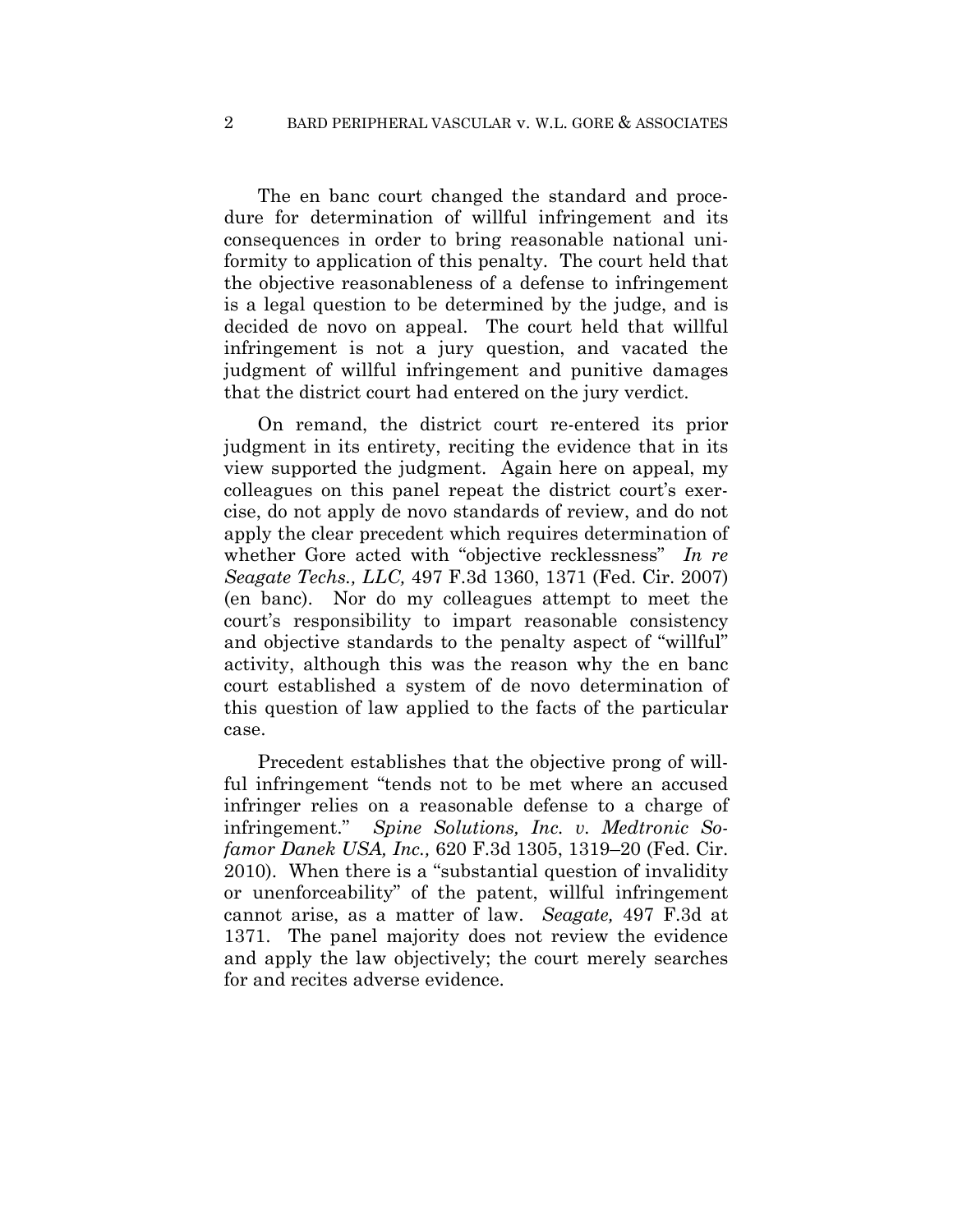The majority ignores that Gore's employee Cooper was the first to conceive of the invention – by final ruling of the patent interference tribunal and this court; the majority ignores that the '135 patent was pending for twenty-eight years, while Gore developed this Gore-Tex® prosthetic product; the majority ignores that the district court refused to enjoin Gore's provision of these prosthetic products after this litigation, citing the "potentially devastating public health consequences"1; the court does not mention the inequitable conduct that pervades Dr. Goldfarb's actions in obtaining the patent, including confessed perjury of a key witness; the court does not mention the action for misappropriation of Gore's trade secrets by Gore ex-employees who now testify against Gore; the court does not mention the solid support for the theory that there is at least joint invention.

I start with the history of this conflict, for it is relevant to both willful infringement and the award of punitive damages.

### **I. The Interference**

The saga of Bard versus Gore started forty-one years ago, when Gore's employee Peter Cooper, manager of the Gore plant in Flagstaff, Arizona, invited Dr. David Goldfarb at the Arizona Heart Institute to participate in an ongoing study of Gore's product, expanded polytetrafluoroethylene ("ePTFE"), for use as a vascular prosthesis, i.e., as a graft to repair and replace blood vessels.

Gore's ePTFE polymer, (brand name Gore-Tex®), has unique properties based on its microporous and fibrous structure, as well as the adaptability of that structure to various uses. Gore employees sought to develop new

1

<sup>1</sup> *Bard Peripheral Vascular, Inc. v. W.L. Gore & Assocs., Inc.*, No. 03-CV-0579-PHX-MHM, 2009 WL 920300, at \*5 (D. Ariz. March 31, 2009).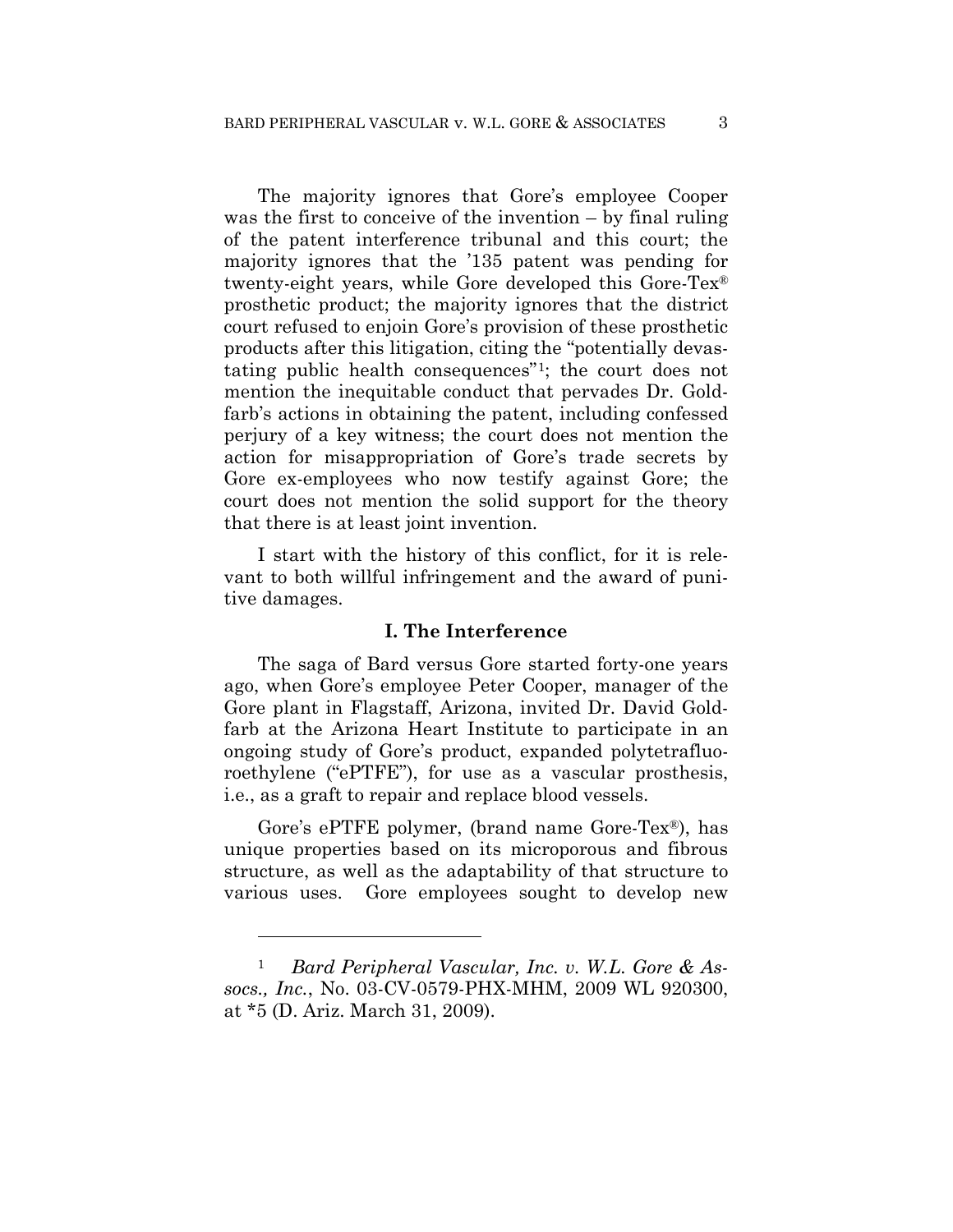applications for ePTFE, and continued to modify its structure in studying new uses. Beginning around 1970, Peter Cooper led the development of ePTFE vascular prosthetic grafts.

Cooper and other Gore employees collaborated with vascular surgeons in the United States and Japan, who surgically inserted Gore's ePTFE vascular tubes of varying porous and fibrous structure into the arteries of dogs and sheep. Compatibility of ePTFE with human tissue and its effectiveness as mammalian grafts were demonstrated. In addition to scientific publications and the PTO interference record, details of this history may be found in this court's opinions in the interference appeals, reported at *Cooper v. Goldfarb*, 154 F.3d 1321 (Fed. Cir. 1998) ("*Cooper I*") and *Cooper v. Goldfarb*, 240 F.3d 1378 (Fed. Cir. 2001) ("*Cooper II*").

In 1973 Cooper, along with Gore employee Richard Mendenhall, contacted Dr. Goldfarb, who had recently arrived at the Arizona Heart Institute, and invited him to participate in the ePTFE vascular study. Cooper gave Dr. Goldfarb the reports of surgeons who had previously evaluated ePTFE tubes as vascular grafts, and gave him samples of the most effective ePTFE tubes based on the prior evaluations. A letter from Cooper to Dr. Goldfarb accompanying these samples stated that they "represent the latest attempt to achieve satisfactory patency rates in small artery prosthetics." *Cooper II*, 240 F.3d at 1384.

Dr. Goldfarb tested the Gore samples by inserting them in blood vessels of dogs and inspecting their structure by microscope. On October 24, 1974 Dr. Goldfarb filed a patent application on the structure of the most effective of the samples he tested. Cooper had previously filed a patent application covering the same structure, and the PTO declared an interference between the Cooper and Goldfarb applications.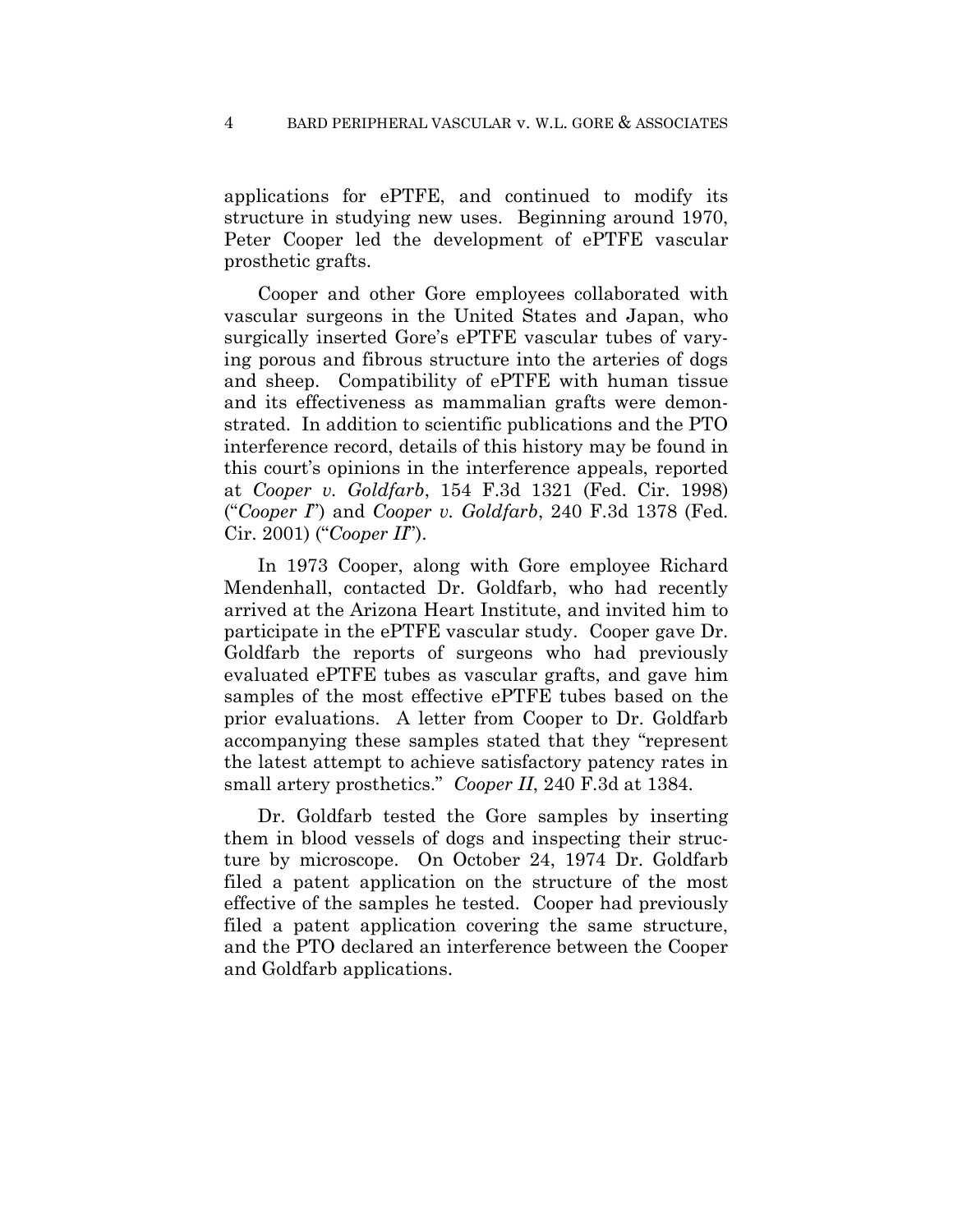In its interference decision, the PTO held that Cooper was the first to conceive the subject matter of the interference count, ruling that Cooper "had conceived all the limitations of the count" and "had established conception as of June 5, 1973." *Cooper I*, 154 F.3d at 1328. However, the PTO also held that Goldfarb was the first to reduce the count to practice, declining to credit Cooper with the prior reductions to practice by the surgeons to whom Cooper had previously provided ePTFE tubes and grafts for testing and evaluation. Although the record contains extensive evidence of these tests, reports, and continued collaboration, the PTO tribunal also did not permit Cooper to show diligence to his filing date, on the ground that diligence had not been pleaded in the interference. Thus the PTO awarded priority to Goldfarb.

On appeal, this court affirmed the PTO ruling that Cooper was the first to conceive the subject matter of the count. This court found error in the PTO's refusal to consider whether Goldfarb's work "inured" to Cooper's benefit. The PTO had stated that the issue of inurement had not been raised at final hearing, but this court found that inurement had been raised "in several places in the final hearing brief," *Cooper I*, 154 F.3d at 1332, and remanded to the PTO to consider inurement. On remand the PTO held that Goldfarb's work did not inure to Cooper's benefit, relying on affidavits of a Gore employee, Dan Detton, who later admitted to perjury.2 *Cooper II*, 240 F.3d at 1380–81.

<u>.</u>

<sup>2</sup> Counsel: Is your testimony there knowingly false or truthful?

Mr. Detton: No, that was inaccurate testimony.

Counsel: Was it knowingly false?

Mr. Detton: Yes, it was.

Counsel: Perjury?

Mr. Detton: Yes, it was.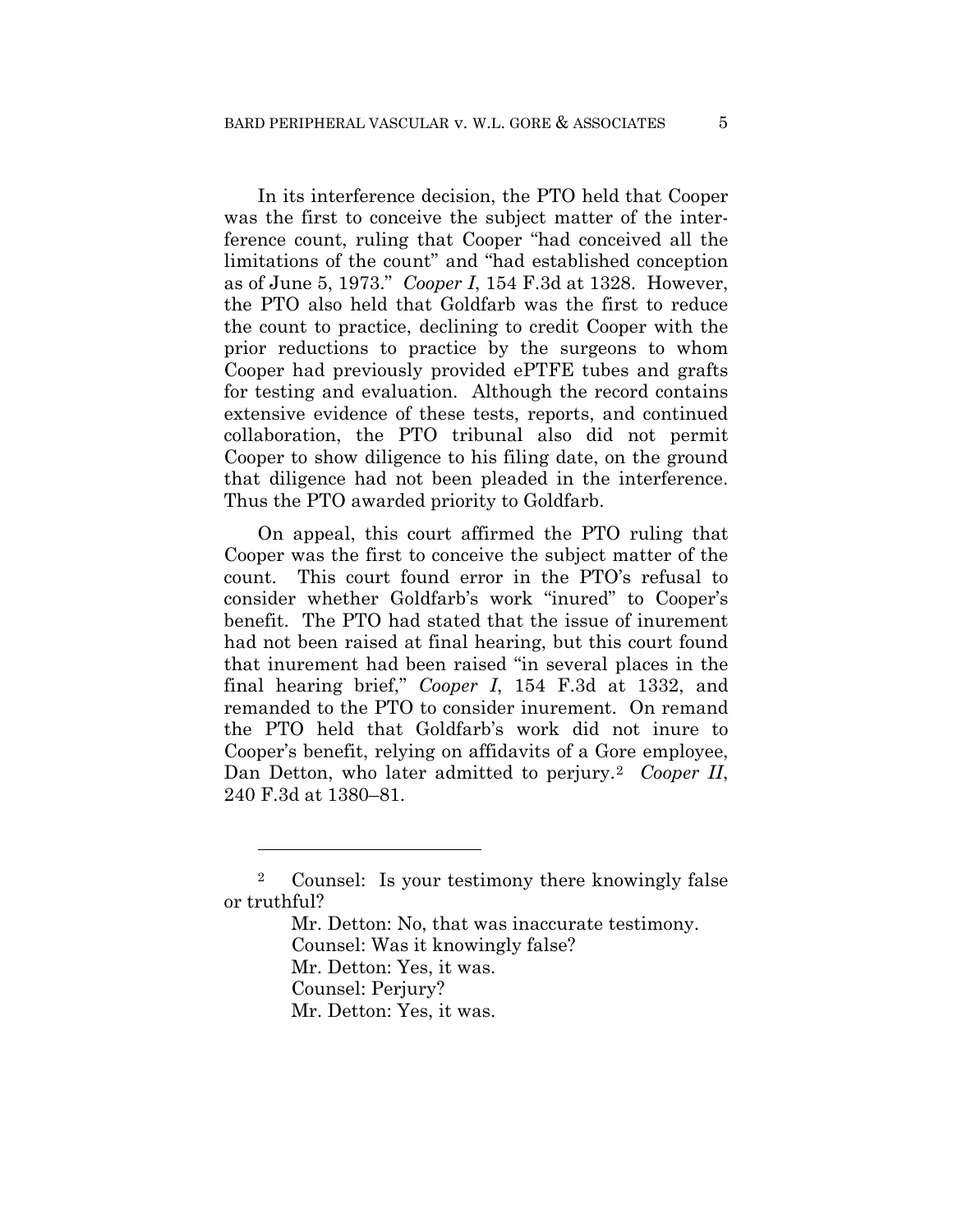The PTO awarded the patent to Dr. Goldfarb, and U.S. Patent No. 6,436,135 ("the '135 patent") issued on August 20, 2002. Meanwhile, during the twenty-eight years of patent pendency, Gore developed ePTFE grafts for a variety of prosthetic uses, and achieved medical and commercial success.

### **II. The Infringement Litigation**

On March 28, 2003, Dr. Goldfarb and exclusive licensee Bard sued Gore for infringement of the '135 patent. Although Gore attempted to raise several defenses of invalidity and enforceability, at trial and by motion, the district court and the jury were told repeatedly that the Federal Circuit had finally adjudged that Dr. Goldfarb was entitled to the patent.

The jury rendered a verdict of willful infringement, and assessed damages measured as Bard's lost profits on Gore's products for which Bard had a competing product. The jury also awarded a royalty to Bard at rates ranging from 10% to 18%, for Gore sales of ePTFE products for which there was no competing Bard product. These damages totaled \$185,589,871.02. Then, based on the jury's finding of willful infringement, the district court doubled the damages, and awarded Goldfarb and Bard their attorneys' fees and costs. *Bard Peripheral Vascular, Inc. v. W.L. Gore & Assocs., Inc.*, 586 F. Supp. 2d 1083 (D. Ariz. 2010) ("*Bard I*"). A split panel of the court affirmed. *Bard Peripheral Vascular, Inc. v. W.L. Gore & Assocs., Inc.,* 670 F.3d 1171 (Fed. Cir. 2012) ("*Bard II*"). Gore requested rehearing.

 $\overline{a}$ 

Trans. 1915:5–15, *Bard Peripheral Vascular, Inc. v. W.L. Gore & Assocs., Inc.*, No. 03-CV-0579-PHX-MHM, (D. Ariz. Nov. 27, 2007), ECF No. 787.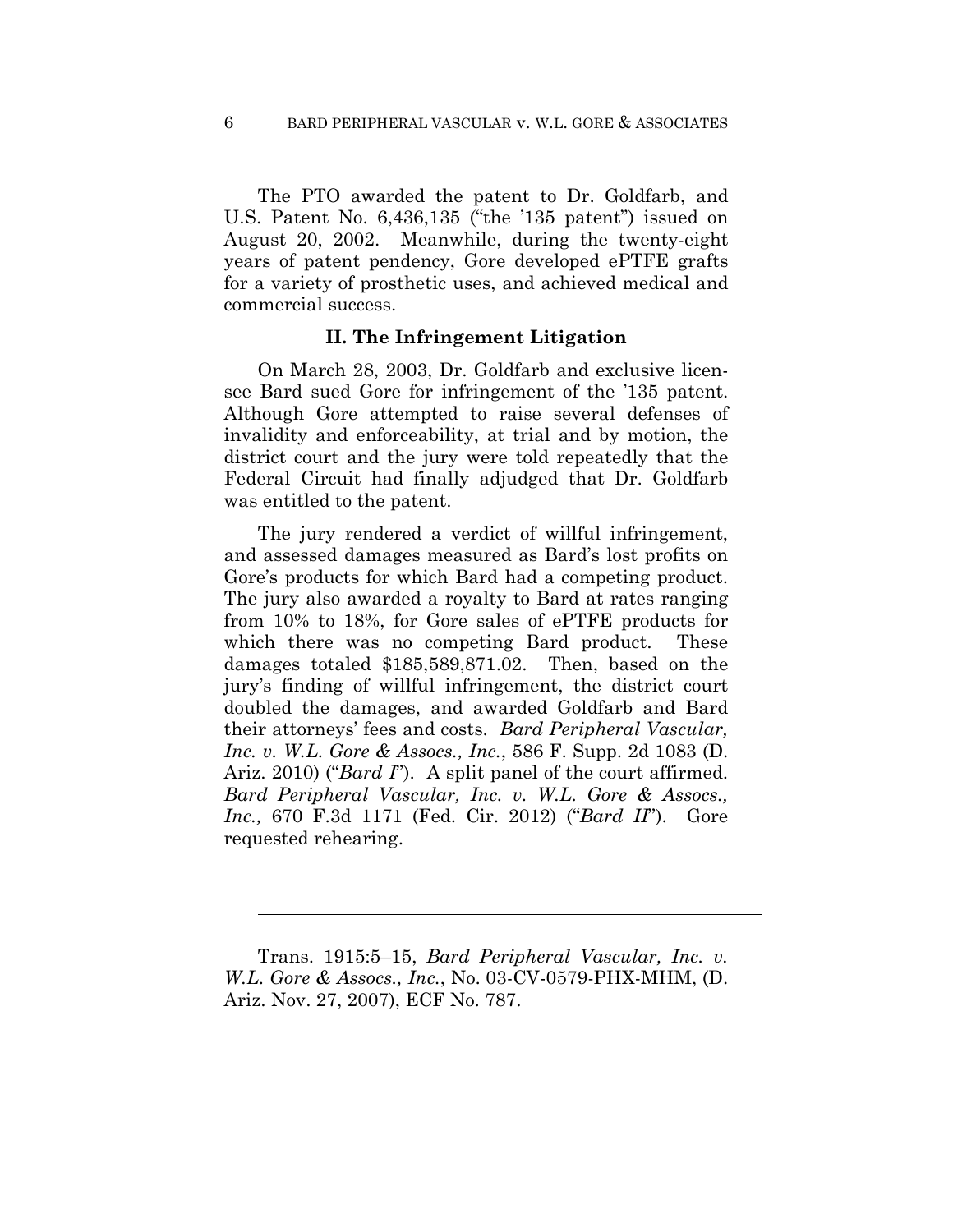#### **III. Rehearing en banc**

The Federal Circuit granted rehearing en banc on the issue of willful infringement and the award of punitive damages and attorneys' fees. The en banc court vacated these district court rulings, stating that "the opinion of the court accompanying the judgment is modified, in accordance with the panel opinion accompanying this order." *Bard Peripheral Vascular, Inc. v. W.L. Gore & Assocs., Inc.*, 476 Fed. App'x 747, 748 (Fed. Cir. 2012) (en banc) ("*Bard III*"). The court cited the need for consistency and reasonable predictability in resolving the pervasive issue of willful infringement, and ruled that willful infringement is "a question of law based on underlying mixed questions of law and fact and is subject to de novo review," *Bard Peripheral Vascular, Inc. v. W.L. Gore & Assocs., Inc.*, 682 F.3d 1003, 1005 (Fed. Cir. 2012) ("*Bard IV*").

The court remanded for de novo determination of willful infringement. The court explained that willful infringement contains objective and subjective components, and that the objective component requires proof of objective recklessness in the face of a high likelihood of infringing a patent known to be valid. *Bard IV*, 682 F.3d at 1006. This objective component receives de novo review, as a matter of law.

The objective prong of willful infringement is not met when there is a reasonable defense to the charge of infringement. *Spine Solutions,* 620 F.3d at 1120; *see also Halo Elecs., Inc. v. Pulse Elecs., Inc.*, 769 F.3d 1371, 1382 (Fed. Cir. 2014); *Advanced Fiber Techs. (AFT) Trust v. J & L Fiber Servs., Inc.*, 674 F.3d 1365, 1377 (Fed. Cir. 2012). Then, if a district court holds the objective defenses to be objectively unreasonable, the jury's subjective findings can be reviewed. *Bard IV*, 682 F.3d at 1008.

After clarifying the legal principles, this court remanded to the district court for redetermination of willful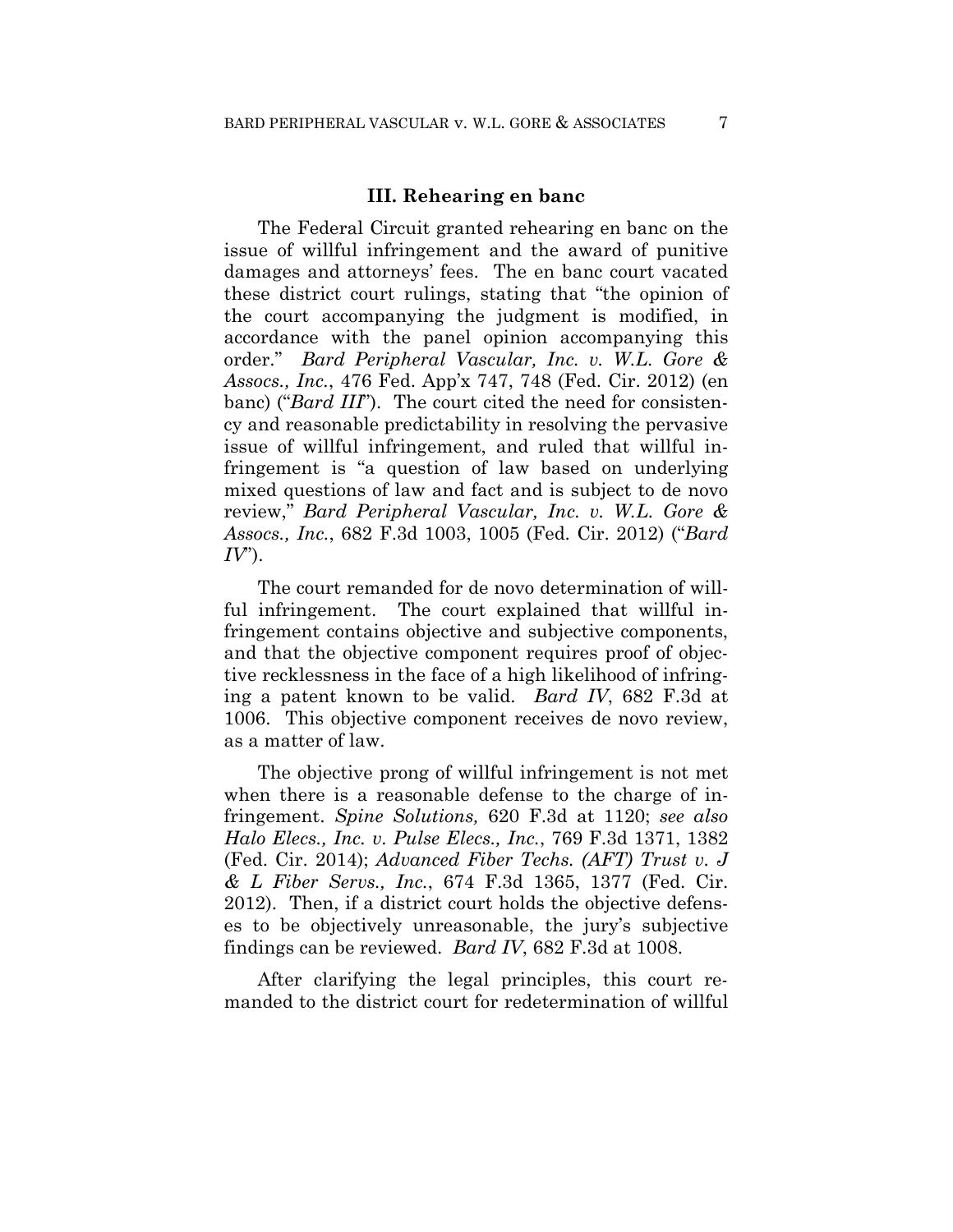infringement. The district court reviewed the issues and reinstated its prior judgment of willful infringement, double damages, and attorneys' fees. The district court stated that the evidence supported the prior judgment. *Bard Peripheral Vascular, Inc. v. W.L. Gore & Assocs., Inc.,* No. 03-0597, 2013 WL 5670909 (D. Ariz. Oct. 17, 2013) ("*Bard V*"). Today's majority now affirms.

### **IV. This Appeal**

The panel majority, while mentioning that willful infringement is now a matter of law, does not undertake the required de novo review. Determination of a matter of law requires consideration of the positions of both sides, with due attention to the burdens and standards of proof. As stated in *Seagate Techs.*, a ruling of willful infringement requires objective recklessness in the face of a high likelihood of infringing a patent known to be valid and enforceable.

The question for the reviewing court is not whether the district court's decision of law can be found supported by substantial evidence. The question of willful infringement is whether the accused infringer raised a substantial question of invalidity or unenforceability regarding the '135 patent. *In re Seagate*, 497 F.3d at 1371. Willful infringement cannot lie "when a reasonable defense is raised," *Advanced Fiber*, 674 F.3d at 1377, "[although] the record contains substantial evidence to support the jury's implicit finding" of validity and enforceability. *Spine Solutions,* 620 F.3d at 1319. The required showing of objective recklessness is not met, as a matter of law, when the patent is reasonably subject to challenge.

It cannot be disputed that Gore raised several substantial questions challenging the validity and enforceability of the '135 patent.I have previously outlined some of the grounds on which the '135 patent was vulnerable: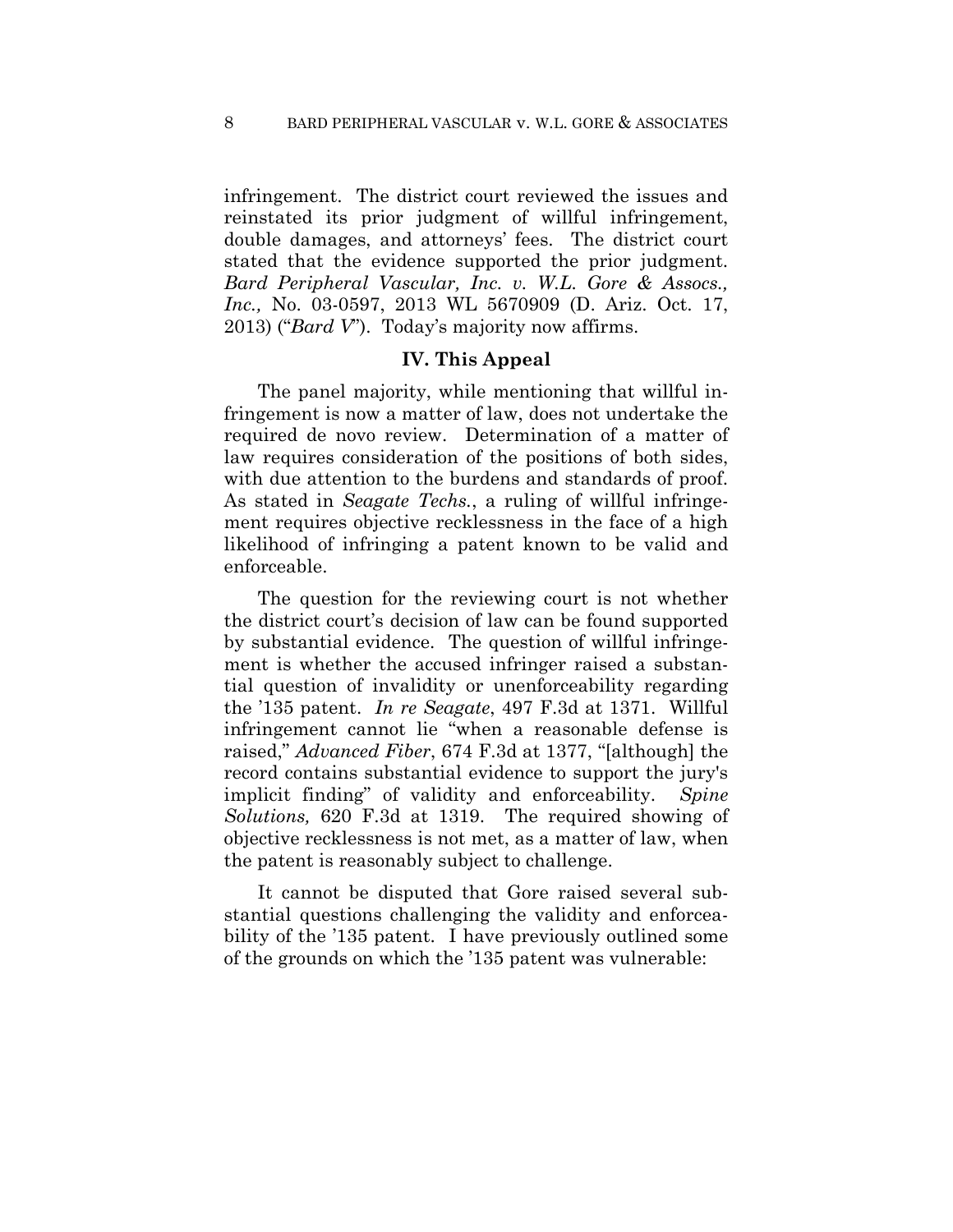(1) the ruling of the Patent and Trademark Office, affirmed by the Federal Circuit, that Gore's employee Cooper was the first to conceive of the invention that was patented by Goldfarb; (2) the fact that Cooper provided Goldfarb with the Gore– Tex® tubes that Goldfarb patented; (3) the fact that Goldfarb tested the tubes in dogs at Cooper's request; (4) the fact that others had previously tested the Gore–Tex® tubes in dogs and sheep, and had reported and published the same results that Goldfarb later patented; (5) the fact that the Goldfarb application was pending for 28 years, leaving doubt as to the outcome in the Patent Office. It is not irrelevant that the eventual allowance of the Goldfarb application included the admitted perjured affidavit of Detton, an affidavit that Detton asked Goldfarb to withdraw, and was refused.

*Bard III*, 682 F.3d at 1009 (Newman, J., dissenting in part). These are all substantial questions of validity and enforceability of the '135 patent, weighing against reckless disregard.

Gore also presented by motion seven grounds of unenforceability of the '135 patent, quoted by the district court as follows:

1. Plaintiffs and their attorneys failed to advise the Patent Office of Dr. Volder's connections with Impra in his 1976 affidavit in which he expressed his opinion on the issue of obviousness as a presumably impartial person skilled in the art.

2. Plaintiffs and their attorneys failed to advise the Patent Office at any time prior to withdrawal of the rejection of Claims 1 to 10 of the Goldfarb patent application, that in 1978 Lenox Baker, M.D., withdrew and repudiated paragraph 6 of his 1976 affidavit filed with the Patent Office.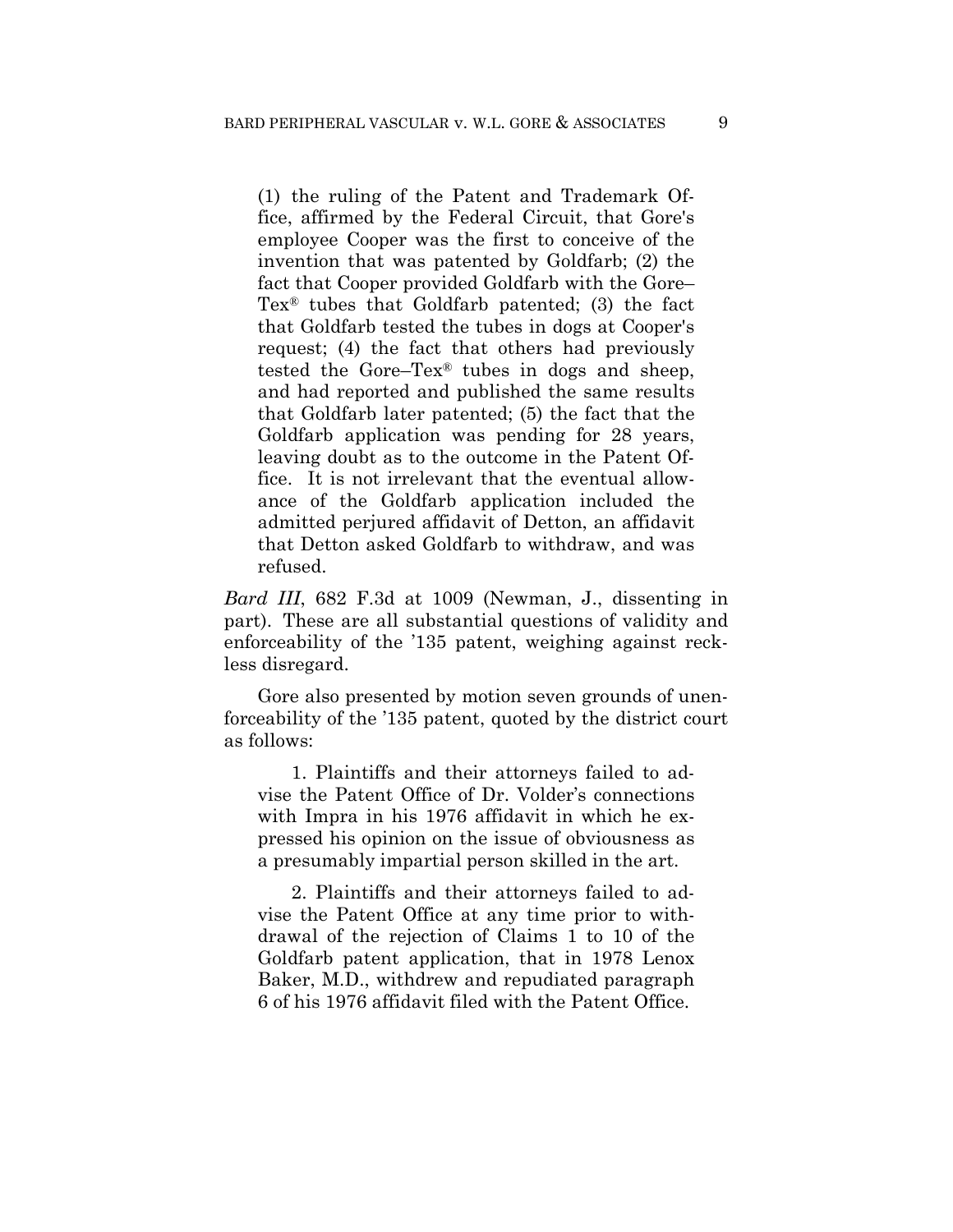3. The filing of and reliance on two 1976 affidavits from D. Dan Detton, notwithstanding Mr. Detton's repudiation of those affidavits before they were filed, and Plaintiffs' subsequent failure to advise the Patent Office of Mr. Detton's 1978 repudiation of his 1976 affidavits.

4. Plaintiffs' reliance on an error that the Patent Office made in connection with the Matsumoto publication in Surgery, in which the Patent Office Examiner mistakenly interpreted the wall thickness in that publication to be 1 millimeter ("mm") rather than 0.5 mm.

5. Plaintiffs and their attorneys failed to provide information to the Patent Office about Dr. Volder's work and his possible role as an inventor or co-inventor, including the failure to disclose the existence of and the subsequent destruction of the Volder notebook.

6. Plaintiffs and their attorneys failed to comply with the Patent Office order requiring production of material information from the *Goldfarb v. Impra* litigation.

7. Plaintiffs and their attorneys failed to advise the Patent Office Examiner of the existence of the Gore shipping log, which contained information about prior art vascular graft wall thicknesses that was inconsistent with the 1976 affidavits of Harold Green and Mr. Detton, and inconsistent with the argument made by Dr. Goldfarb and Mr. Sutton in persuading the Patent Office Examiner to withdraw the November 1975 rejection of Claims 1 to 10.

*Bard Peripheral Vascular, Inc. v. W.L. Gore & Assocs., Inc.*, 573 F. Supp. 2d 1170, 1173–74 (D. Ariz. 2008).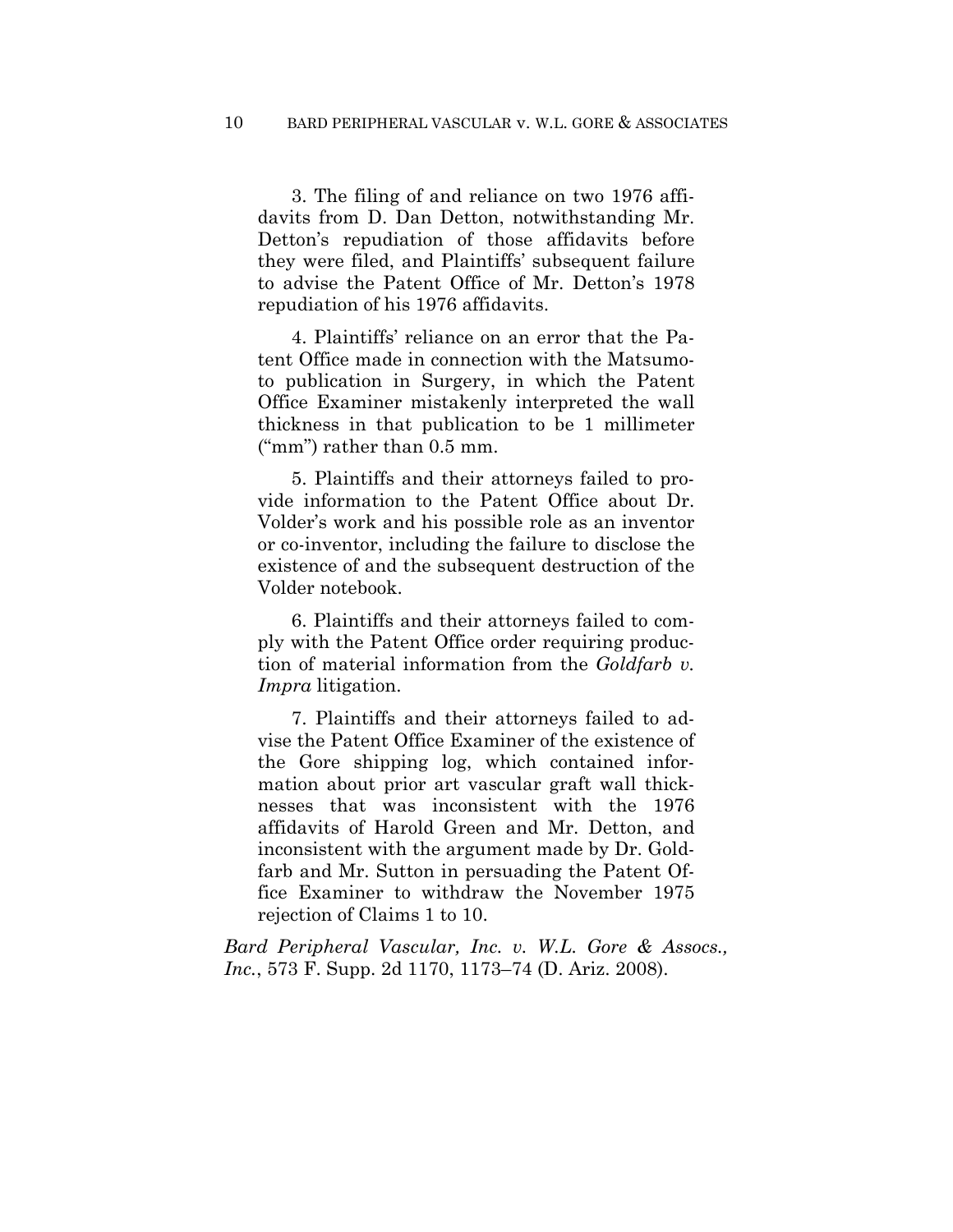Each asserted ground of inequitable conduct was summarily dismissed by the district court, which stated that, even if Dr. Goldfarb misrepresented or intentionally withheld information from the PTO and despite the admitted perjury, the false information was "not material to the prosecution of the '135 patent." *Id*. at 1215. That reasoning cannot be sustained.

In addition, Gore's argument of incorrect inventorship, or at least joint invention, is quite viable, and raises a substantial question of validity, which requires correct inventorship. Given the PTO's findings that Cooper was the first to conceive the invention, and this court's prior affirmance that Cooper conceived of the invention including the fibril length limitation before Goldfarb evaluated the 2-73 RF graft, *see Cooper II*, 240 F.3d at 1384–85 (citing *Cooper I*, 154 F.3d at 1326), Goldfarb's reduction to practice of the material that Cooper made and presented for patenting, at least raises a substantial question of "joint inventorship." The statute is clear, and surely presents enough of a question that joint invention could be reasonably raised in defense:

*Joint Inventors* -- ... Inventors may apply for a patent jointly even though (1) they did not physically work together or at the same time, (2) each did not make the same type or amount of contribution, or (3) each did not make a contribution to the subject matter of every claim of the patent.

#### 35 U.S.C. §116(a) (2012).

The panel majority rules that Gore's joint invention defense fails because Gore cannot show "collaboration" between Cooper and Goldfarb as to every limitation in the claims. Joint invention does not require collaboration as to every limitation, as the statute makes clear. Moreover, when the PTO's interference procedures are removed from the deferential review status they enjoyed in *Cooper I* and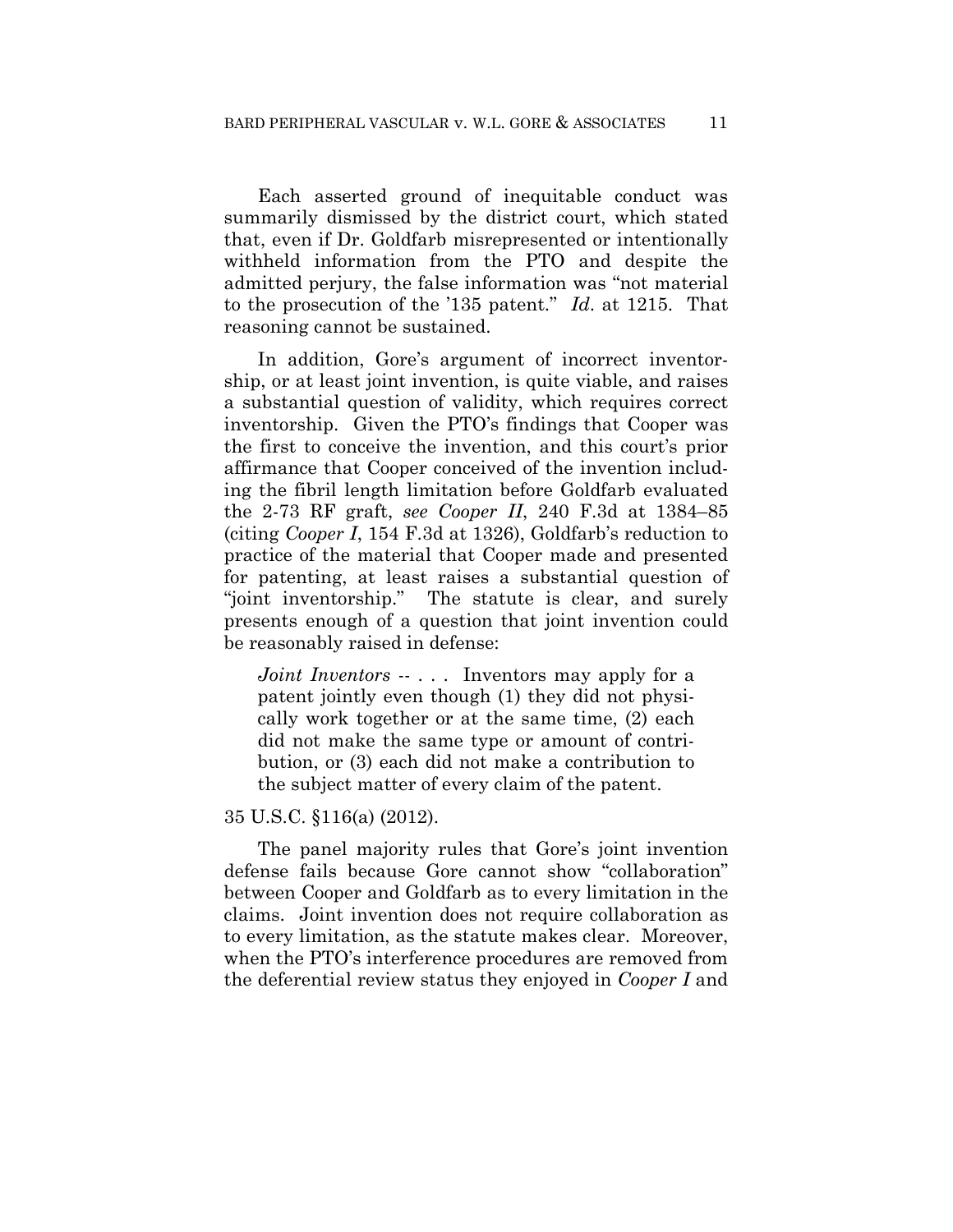*Cooper II*, the correctness of these rulings can reasonably be challenged in the infringement context.

In all events, the question as it relates to willfulness is whether the defense of invalidity could reasonably be raised, not whether it eventually succeeded. The flaws in the Goldfarb patent and the way it was obtained provided sufficiently reasonable defenses to both validity and enforceability. On the entirety of the premises and applying the correct legal standards, the judgment of willful infringement cannot stand.

### **V. Damages**

Even when willful infringement is found, it does not follow that punitive damages must be imposed, or that the damages must be doubled. The public benefit of Gore's product cannot be ignored. Punitive damages are intended to discourage bad behavior, not life-saving medical devices. This en banc court specifically asked for review of the damages award as related to the willfulness determination. Such review gets short shrift from my colleagues, who simply ignore the en banc court's admonition that the premises and consequences of "willful" action receive objective, nationally consistent, implementation.

"Precedent holds that a finding of willfulness authorizes, but does not require, enhanced damages." *Laitram Corp. v. NEC Corp*, 115 F.3d 947, 955 (Fed. Cir. 1997)); *Brooktree Corp. v. Advanced Micro Devices, Inc.*, 977 F.2d 1555, 1582 (Fed. Cir. 1992) (refusal to enhance damages despite the jury's verdict of willful infringement); *Modine Mfg. Co. v. Allen Group, Inc.,* 917 F.2d 538, 543 (Fed. Cir. 1990) (same); *Delta–X v. Baker Hughes Prod. Tools, Inc.,* 410, 413 (Fed. Cir. 1993) (considering whether the defendant made a substantial challenge to infringement).

Extensive precedent supports judicial refusal to enhance damages when the case is close and the equities counsel moderation, not punishment. The award of